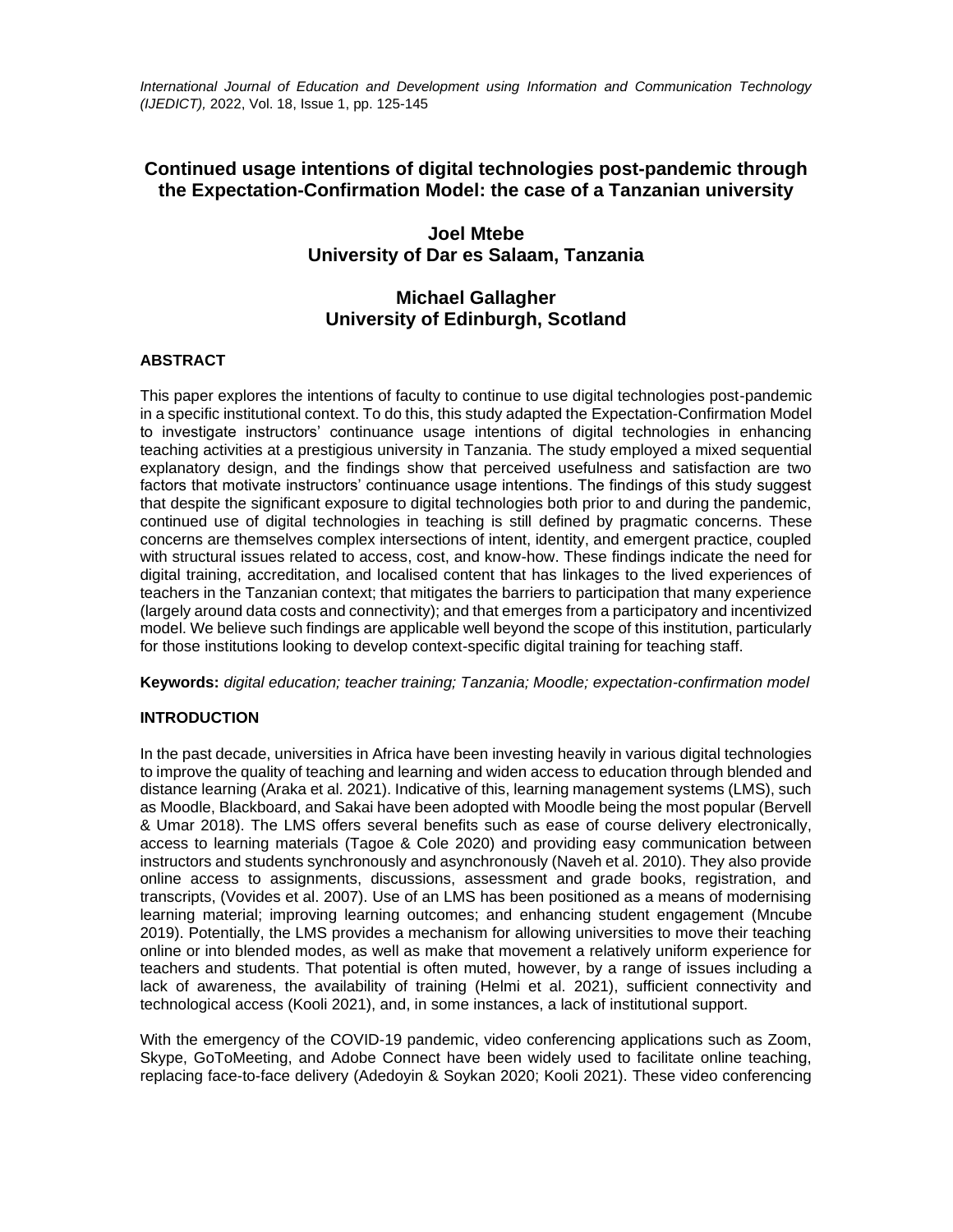facilities have also been used to conduct meetings and postgraduate presentations. Other digital technologies and online resources that have been adopted during the COVID-19 pandemic, include open educational resources and social media technologies. Universities have been adopting these technologies to continue with teaching activities while reducing face to face contacts in a bid to keep staff and students safe from COVID-19 (Ray & Srivastava 2020; Helmi et al. 2021).

It is expected that the adoption of digital technologies will increase significantly during and post pandemic especially in Africa. In fact, even before the COVID-19 pandemic was declared, it was predicted that there would be a 15% increase in the digital technologies adoption growth rate per annum in Africa between 2011 and 2016 (Adkins 2013). However, the digital technologies adoption rate increase was 0.9% between 2011 and 2016 (Adkins 2016). The discrepancies between these two rates of growth deserve further scrutiny.

In Tanzania, more than 70% of universities were found to have adopted various digital technologies (Matse & Raisamo 2014) with the number of courses using these technologies increasing significantly during the COVID-19 pandemic. For instance, at Kilimanjaro Christian Medical Centre the uptake of digital technologies increased by 15.4% with a 22.3% increase in the number of uploaded courses (Ibrahim et al. 2020). At Mzumbe University, the number of registered courses in digital technologies increased from 150 before COVID-19 to 421 during the pandemic and the number of users tripled (Ghasia et al. 2020). Similar growth rates are found in other universities throughout Tanzania.

Similarly, the university we focused on in this study started adopting digital technologies to enhance teaching and learning activities in 1998 when the Blackboard system was first introduced (Matse et al. 2011). Ten years later, the Blackboard system was replaced by Moodle. The replacement of Blackboard was accompanied by the introduction of three postgraduate blended programmes: Postgraduate Diploma in Education (PGDE), Postgraduate Diploma in Engineering Management (PGDEM), and the Master degree in Engineering Management (MEM) (Matse & Raphael 2013). Despite having the experience of using digital technologies as well as invested ICT infrastructure, the university was unable to offer its programmes online immediately *during* the COVID-19 pandemic as not all instructors were using digital technologies *before* the pandemic. Despite institutional capacity for digital instruction as a whole, there were significant gaps across schools and colleges in this regard, that the pandemic exposed.

Therefore, an audit of the infrastructure, digital technologies, and instructors' skills gap was conducted in June 2020. The audit recommended Moodle, the Postgraduate Information Management System (PGMIS), and Zoom conferencing applications as the key digital technologies that could be used to enhance teaching activities during the pandemic. This audit was followed by the training of 340 instructors to use these technologies. Given that some instructors were already using these technologies, the number of courses in Moodle and PGMIS increased by 50% after the training (Matse et al. 2021). Although the university reopened in June 2020, and regular face-toface classes resumed, instructors have continued to use these digital technologies to complement face to face teaching and postgraduate student supervision.

Although the number of instructors increased significantly just after the training, it is important to investigate if these instructors have continued to use these technologies after adoption. It is common in African universities for instructors to stop using digital technologies or use relatively few features after initial adoption (Bagarukayo & Kalema 2015; Matse 2015; Ssekakubo et al. 2011; Unwin et al. 2010). A survey in South African Universities such as University of Cape Town, University of Stellenbosch, University of Western Cape, and the University of Johannesburg revealed that many instructors did not continue using the LMS after an initial adoption (Bagarukayo & Kalema 2015). This same trend was reported in Maseno University, Mount Kenya University, Kenyatta University, Cooperative University, and KCA University (Araka et al. 2021), Ghanian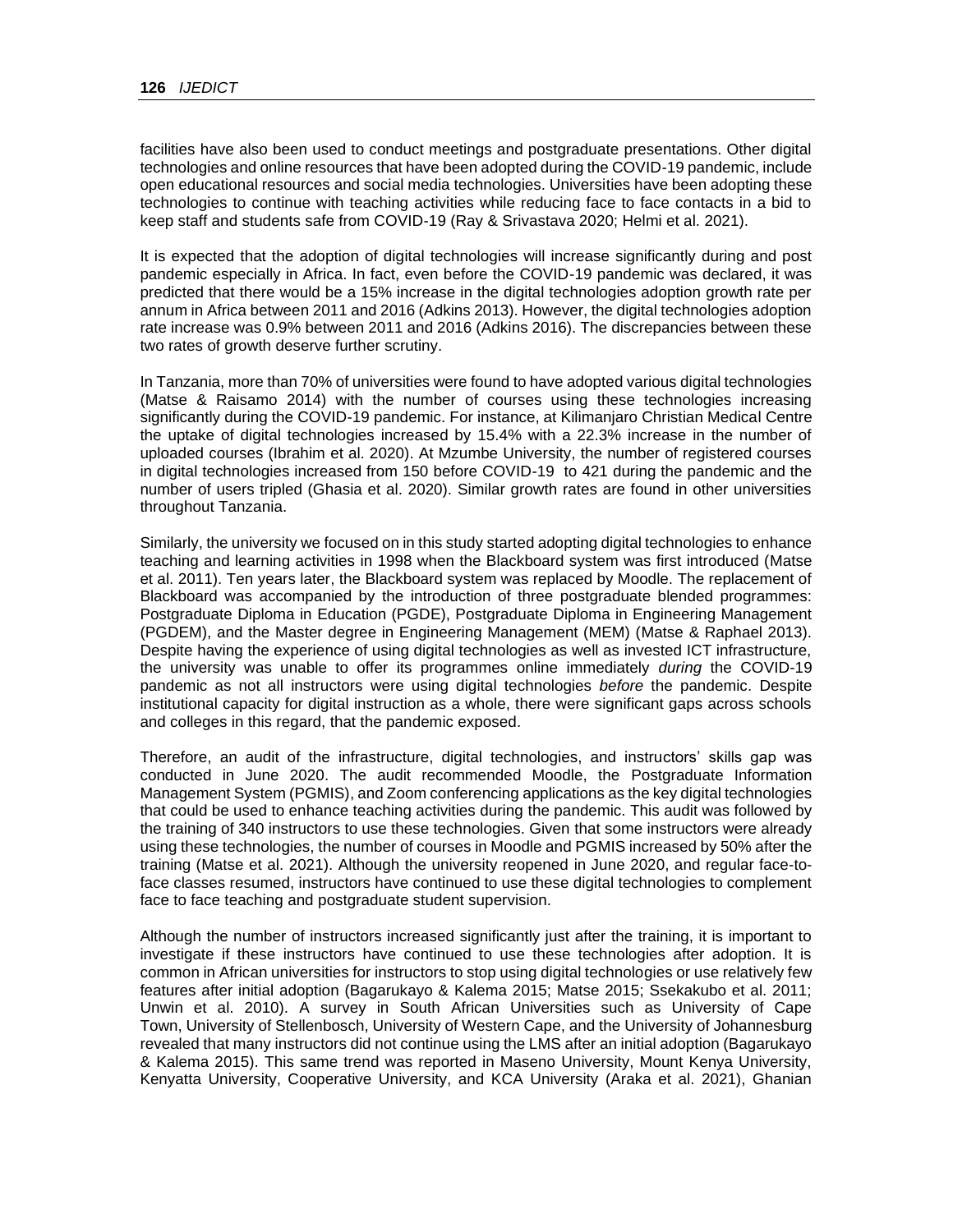University (Bervell & Umar 2018) and University of Technology (UoT) (Machika & Dolley 2018). In Tanzania, of the 841 instructors who were trained in using various digital technologies at the University of Dodoma, only 103 instructors were actively using the system by the end of 2014 (Matse & Raisamo 2014). Similarly, it was found that more than 60% of instructors who were trained to use the Moodle system at Mzumbe University stopped using the system a few months after the training (Almas et al. 2021). Therefore, the unwillingness to continue using digital technologies beyond the initial adoption stage is a common phenomenon, largely shared globally (Sørebø et al. 2009). Training, in and of itself, is not enough to ensure continued use.

Instructors' use of digital technologies in teaching activities has been studied extensively, but much of the research tends to focus on investigating the technology's adoption or its initial acceptance (San-Martín et al. 2020). Although initial acceptance is important in identifying the success of digital technologies, continued usage is even more significant in ensuring the long-term viability of technology innovations (Santhanamery & Ramayah 2014). Continuance usage implies that after the initial acceptance of digital technologies, instructors intend to continue using these technologies for teaching activities. As universities continue to spend significant amounts of resources to implement these technologies, devising measures to ensure that instructors continue using these technologies is critical to realising the aims of their use, in improving teaching and learning in Tanzanian higher education.

As such, this paper provides a study of a single institutional context trying to determine the impact of the pandemic on the continued use of digital technologies in teaching. It notes what factors directly influence that continued use around satisfaction and perceived usefulness, as well as the impact of institutional activity, such as co-created digital training and support. In this paper, we argue that the pandemic did not necessarily provide the momentum towards sustained use that many suggested. Rather, continued use of digital technologies cannot be subscribed to any one characteristic, but can be seen as a larger ensemble of actors working in tandem to create measures of sustained use. Institutional responses to this ensemble must account for the complex intersections of intent, identity, and emergent practice, coupled with structural issues related to access, cost, and know-how. To explore this, this study adapted the Expectation-Confirmation Model (ECM) to investigate instructors' continuance usage intentions of digital technologies in enhancing teaching activities at the university. Digital continuance refers to long-term or sustained use of technologies by instructors over a period (Bhattacherjee 2001).

## **Continued usage intentions and hypotheses development**

It is widely believed that instructor use of digital technologies would lead to increased student interaction, improve the explanation of complex concepts, maintain students' attention, and make the teaching process more efficient (Jang & Tsai 2012; Kooli 2021). Such optimistic positions of digital technologies in education are increasingly being challenged. For instance, the use of digital technologies in teaching does not necessarily alleviate teachers' work and make teaching more 'efficient'; nor does technology on its own improve learning (Facer & Selwyn 2021). Yet, we posit that the lack of consistent engagement with digital technologies and the know-how that might be accrued as a result of that engagement are detrimental to institutions being able to fashion viable digital teaching approaches. In short, these benefits cannot be achieved if instructors are not continuously using digital technologies beyond the adoption stages (Karahanna et al. 1999).

In order to investigate instructor's continuance usage intentions at the university, the Expectation Confirmation Model (ECM) was adopted. The ECM has long been used to explain continuance intention of technologies in a variety of contexts (Wang & Wang 2019) and in e-learning settings (Sørebø et al. 2009). The model was developed by Bhattacherjee (2001) by adapting the Expectation Confirmation Theory (ECT) (Oliver 1980) widely used in consumer behavior research. According to Bhattacherjee (2001), users form an initial expectation about the technology prior to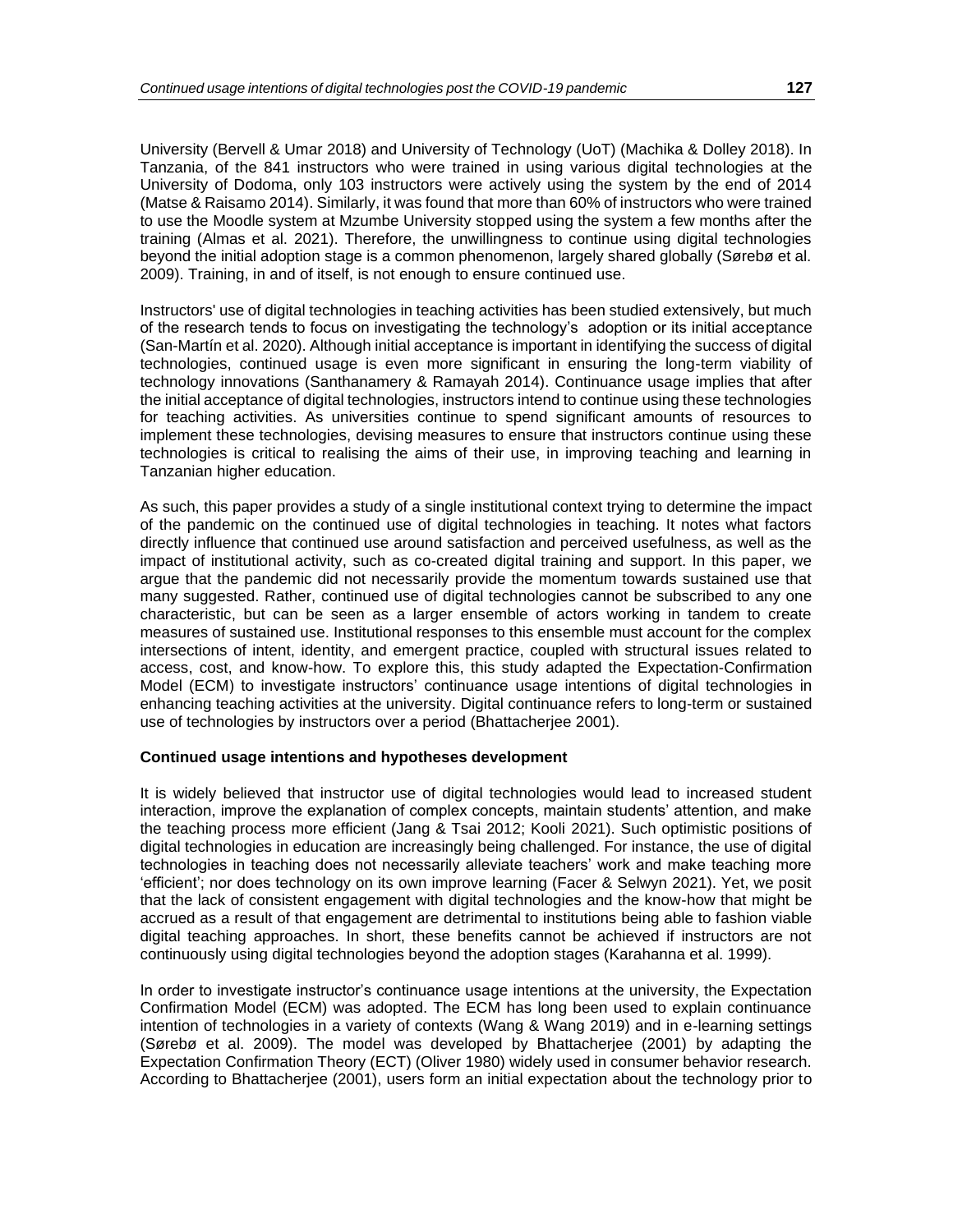usage. Following the first use, users form an expectation about its performance which they compare with their initial expectations. Users then determine their level of satisfaction based on their confirmation level, and the expectation on which that confirmation was derived. Finally, satisfied users engage in re-use of the technology while dissatisfied ones cease to use it (Venkatesh et al. 2011). In summary, an individual's intention to continue technology usage is dependent on three variables: the user's level of satisfaction, the extent of the user's confirmation of expectations; and post-adoption expectations, in the form of perceived usefulness. Figure 1 below illustrates the relationship of the three variables in the ECM towards continuance intention of technology.



**Figure 1:** The Expectation-Confirmation Model (Bhattacherjee, 2001),

The study adopts ECM in examining the instructors' continuance intentions of digital technologies at the university. Bhattacherjee (2001) states that confirmation is associated with the process of comparing users' pre-expectations with his or her actual experiences. Oliver (1980) states that users' confirmation level positively influences their satisfaction with the product or service. Based on ECM, we propose that the instructors' confirmation level will positively affect satisfaction in digital technologies. This is to say, instructors will be more satisfied when their confirmation is high. In contrast, if the confirmation is negative, this results in a decrease in post-adoption satisfaction (Bøe et al. 2020; Hadji & Degoulet 2016). In our study, we assume that if the instructors' experience confirms their expectations from using digital technologies, satisfaction will emerge. Thus, we propose:

H1: Confirmation has an effect on instructors' satisfaction towards digital technologies.

The ECM also posits that the users' confirmation of expectations will have a positive effect on the perceived usefulness of digital technologies (Bhattacherjee 2001). In this context, instructors tend to rate digital technologies as being more valuable when their expectation is confirmed during use. Instructors' performance-expectation in digital technologies includes helping to conduct teaching activities easily and efficiently. Several studies have found that perceived usefulness was determined by confirmation in the educational technology environment (Ashrafi et al. 2020; Junjie 2017). Thus, the proposed hypothesis for this factor is:

H2: Confirmation has an effect on instructors' perceived usefulness towards digital technologies.

Perceived usefulness was also adapted as a key factor in this study. It is defined as the degree to which a user believes that using an application will enhance job performance (Davis et al. 1989).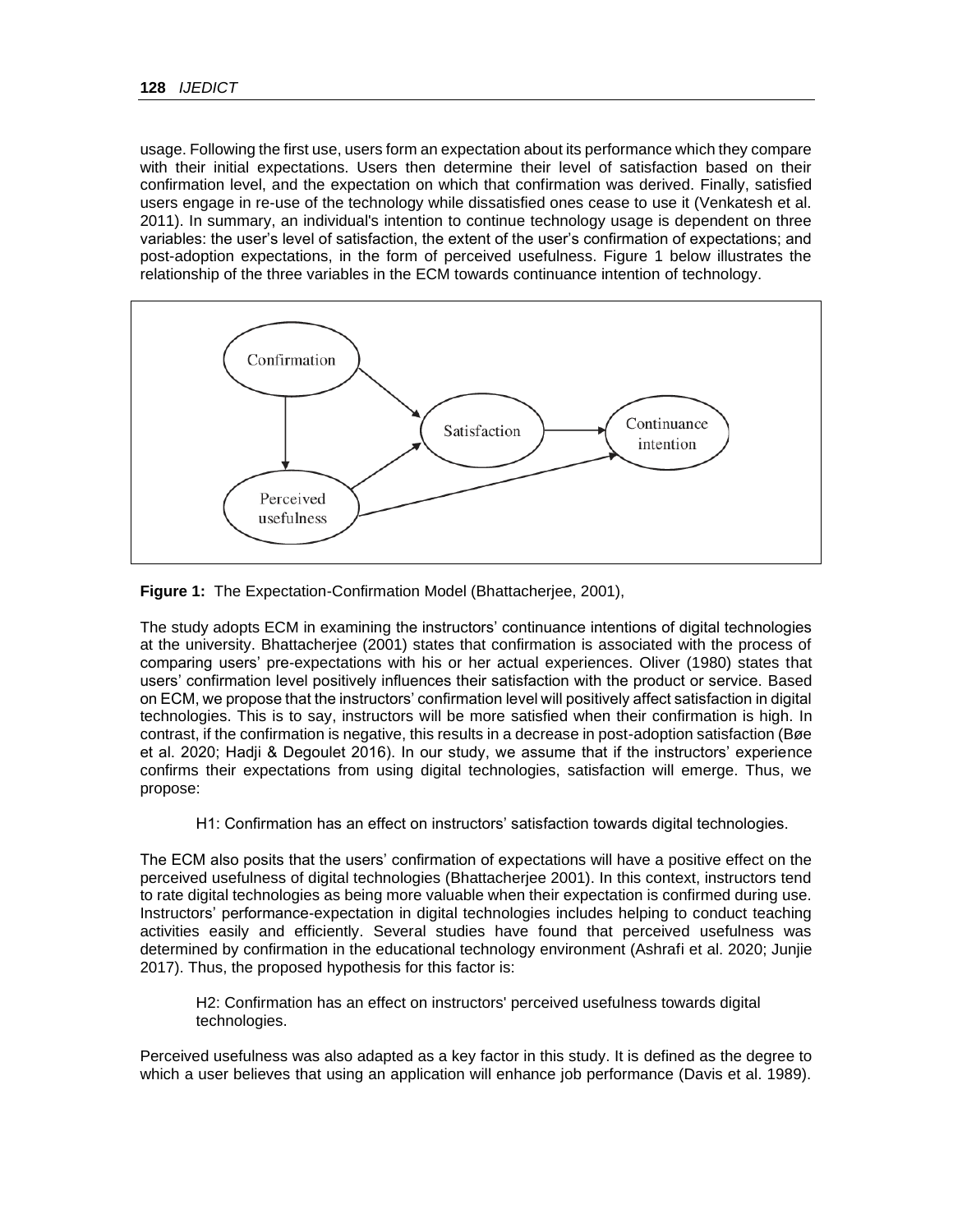This is to say, if technology does not help users to achieve their goals, there is little chance that they will perceive the system as useful (Seddon & Kiew 1995). In this study, perceived usefulness relates to the degree to which instructors believe that using digital technologies will improve their ability to facilitate teaching activities. Several studies have found that perceived usefulness has an effect on user satisfaction of various digital technologies in an overall learning environment (Ashrafi et al. 2020; Bøe et al. 2020; Cheng 2014). As such, the proposed hypothesis for this factor is:

H3: Perceived usefulness has an effect on instructors' satisfaction towards digital technologies.

Similarly, (Bhattacherjee 2001) observed that the perceived usefulness of technology is the driving force for people to adopt or use it in the future. This is to say, instructors' appreciation in a post adoption situation will be determined by digital technologies usage experience and will likely have a positive impact on continuance usage intention. Studies such as Adedoyin & Soykan (2020), Ashrafi et al. (2020), Cheng (2014), and Junjie (2017) found that perceived usefulness was the most influential antecedent of users' continuance intention towards digital technology. Thus, the proposed hypothesis is:

H4: Perceived usefulness has an effect on instructors' continuance intention towards digital technologies.

User satisfaction was also adopted as a key factor towards investigating instructors' continuance usage intentions. It is defined as an affective attitude towards a specific technology by someone who interacts with it directly (Doll & Torkzadeh 1988). According to the ECM, intention to continue using the technology is mainly based on satisfaction with prior technology usage (Bhattacherjee 2001). In general, instructors with high levels of satisfaction are likely to use digital technologies more often than dissatisfied ones (Baroudi et al. 1986). Here, we believe that feeling satisfied would be the driving force behind instructors' continuance intention of digital technologies. Therefore, it is proposed:

H5: Satisfaction has effect on instructors' continuance intention towards digital technologies.

Finally, the continuance intention is regarded as a dependent variable in ECM. It refers to longterm or sustained use of digital technology by individual instructors over a period of time (Bhattacherjee 2001). It is determined by the users' satisfaction which is jointly influenced by confirmation and perceived usefulness (Santhanamery & Ramayah 2014).

# **METHODOLOGY**

The study employed a mixed sequential explanatory design whereby quantitative data were collected via a questionnaire. Following analysis of the quantitative data, interviews were conducted with select faculty at the host institution to collect the qualitative data.

Mail questionnaires were distributed to 500 instructors from 16 colleges and schools at the host university. Since our main concern at that time was understanding continuance usage of the digital technologies, only registered instructors in core university supported technologies such as the Moodle system and PGMIS were included in June 2021. In order to estimate the minimum sample size required for this study, a formula by Green (1991) was adopted. The formula states that N >50+8m where *m* is the number of variables (factors). The proposed model in this study has 4 factors, so using *Green's* method a *sample* of > 50 + 8x4= 82 participants. Of 500 instructors who were emailed the data collection instrument, 152 completed the instrument, 69% were male, while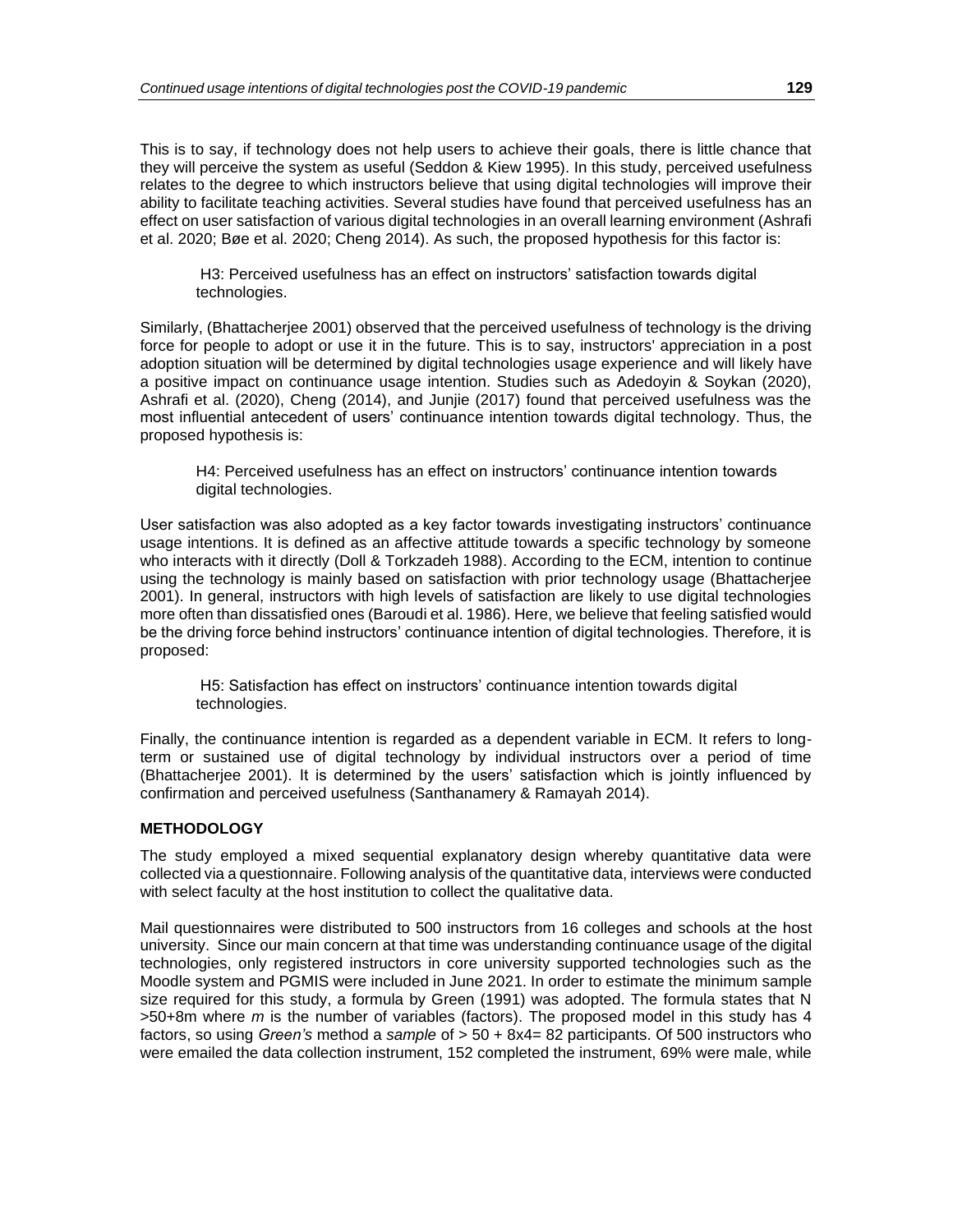31% were female. Therefore, the sample size met the required number of respondents, as suggested by Green (1991).

In this study, the target digital technologies were the Moodle system, the video conferencing system, and the Postgraduate Information Management System (PGMIS). These systems were identified during an audit as information systems that could be quickly adopted to deliver various courses during the COVID-19 crisis (Matse et al. 2021). In addition, nearly 400 instructors were trained on these systems at the beginning of the COVID-19 crisis at the university, which suggests some familiarity with these technologies.

## **Data Collection instrument**

The questionnaire used a 5 item Likert scale ranging from 1 (Strongly Disagree) to 5 (Strongly Agree) with a follow-up question for each answer. The questions were adapted from the IScontinuation model by Bhattacherjee (2001). The items used to operationalize the variables in this study were modified with a few changes in wording reflecting the digital technologies targeted in our setting and the specific user context. The items in the instrument are presented in Table 1 below.

| <b>Factor</b> | Code            | <b>Item</b>                                                   |
|---------------|-----------------|---------------------------------------------------------------|
| Confirmation  | C <sub>1</sub>  | My experience with using digital technologies was better      |
|               |                 | than what I expected.                                         |
|               | C <sub>2</sub>  | The service level provided by digital technologies was better |
|               |                 | than what I expected.                                         |
|               | C <sub>3</sub>  | Overall, most of my expectations from using digital           |
|               |                 | technologies were confirmed.                                  |
|               | C <sub>4</sub>  | Digital technologies can meet demands in excess of what I     |
|               |                 | required for teaching activities.                             |
| Perceived     | PU <sub>1</sub> | I find the digital technologies useful in the process of      |
| usefulness    |                 | teaching and learning.                                        |
|               | PU <sub>2</sub> | Using the digital technologies enables me to conduct          |
|               |                 | teaching activities more quickly.                             |
|               | PU <sub>3</sub> | Using digital technologies improves my performance in         |
|               |                 | teaching activities.                                          |
|               | PU <sub>4</sub> | Using digital technologies enhances my effectiveness in       |
|               |                 | managing teaching activities                                  |
| Satisfaction  | S <sub>1</sub>  | Digital technologies have met my expectations in enhancing    |
|               |                 | teaching and learning activities.                             |
|               | S <sub>2</sub>  | Digital technologies adequately meet my needs of              |
|               |                 | interacting with the students.                                |
|               | S <sub>3</sub>  | Digital technologies are efficient in fulfilling my needs of  |
|               |                 | interaction with my students.                                 |
|               | S <sub>3</sub>  | Overall, my interaction with the digital technologies is very |
|               |                 | satisfying.                                                   |
| Continuance   | CI1             | I intend to continue using digital technologies rather than   |
| intention     |                 | discontinue its use.                                          |
|               | C <sub>12</sub> | My intentions are to continue using digital technologies than |
|               |                 | use any alternative means (face to face teaching)             |
|               | C13             | If I could, I would like to discontinue my use of digital     |
|               |                 | technologies.                                                 |

| <b>Table 1:</b> The items for each factor |  |  |  |  |  |  |  |  |
|-------------------------------------------|--|--|--|--|--|--|--|--|
|-------------------------------------------|--|--|--|--|--|--|--|--|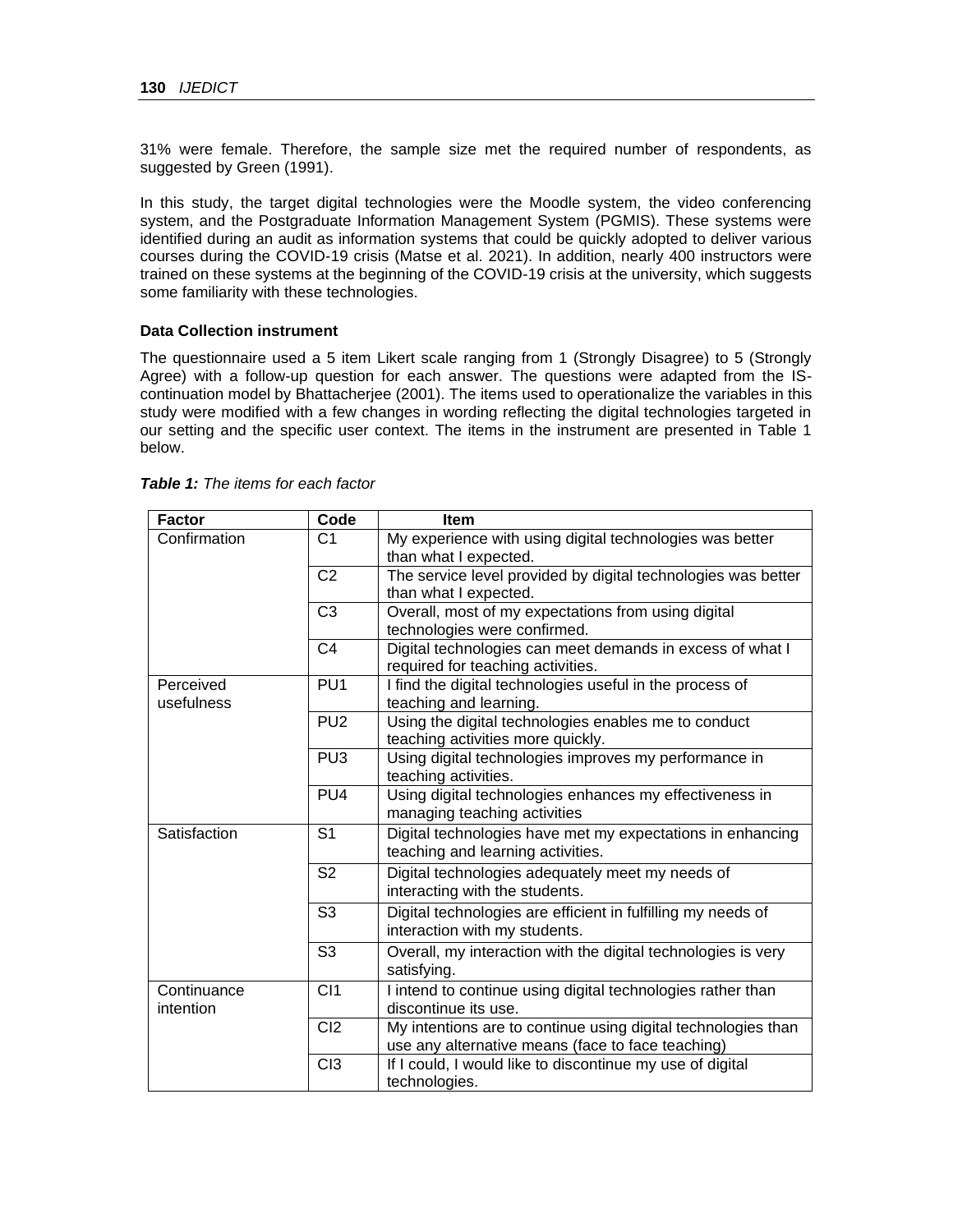The scale labels used in the study were: 1 – *strongly disagree*, 2 – *disagree*, 3 – *neither agree nor disagree*, 4 – *agree*, 5 – *strongly agree.*

### **FINDINGS**

## *Video Conferencing applications*

At the beginning of the COVID-19 pandemic, instructors were at least nominally equipped with the necessary skills to be able to use the Zoom video conferencing application to facilitate online teaching, replacing face-to-face delivery. It was also expected that instructors would use Zoom for meetings and for students to present their research work without having to come physically to the university campus. Nonetheless, some instructors had the necessary skills to use video conferencing applications other than Zoom and preferred to continue using them. Therefore, in this study we wanted to identify which video conferencing application instructors mainly use.

Among the instructors that completed the data collection instrument, 85% indicated that they use Zoom followed by Skype (37%) while GoToMeeting was found to be the least used video conferencing application. In addition, we wanted to understand how often instructors use these video conferencing applications. More than half (57%) of instructors indicated they use them rarely while only 10% use them all the time as shown in Figure 2.



**Figure** *2***:** Percentage of instructors' usage of Video Conferencing applications

During the interview with selected instructors, it was found that the majority of instructors use video conferencing applications for conducting and participating in various meetings which were previously conducted face to face.

In addition, some instructors, especially those teaching postgraduate courses, have been replacing face to face teaching with video conferencing facilities. One instructor at the university noted the following: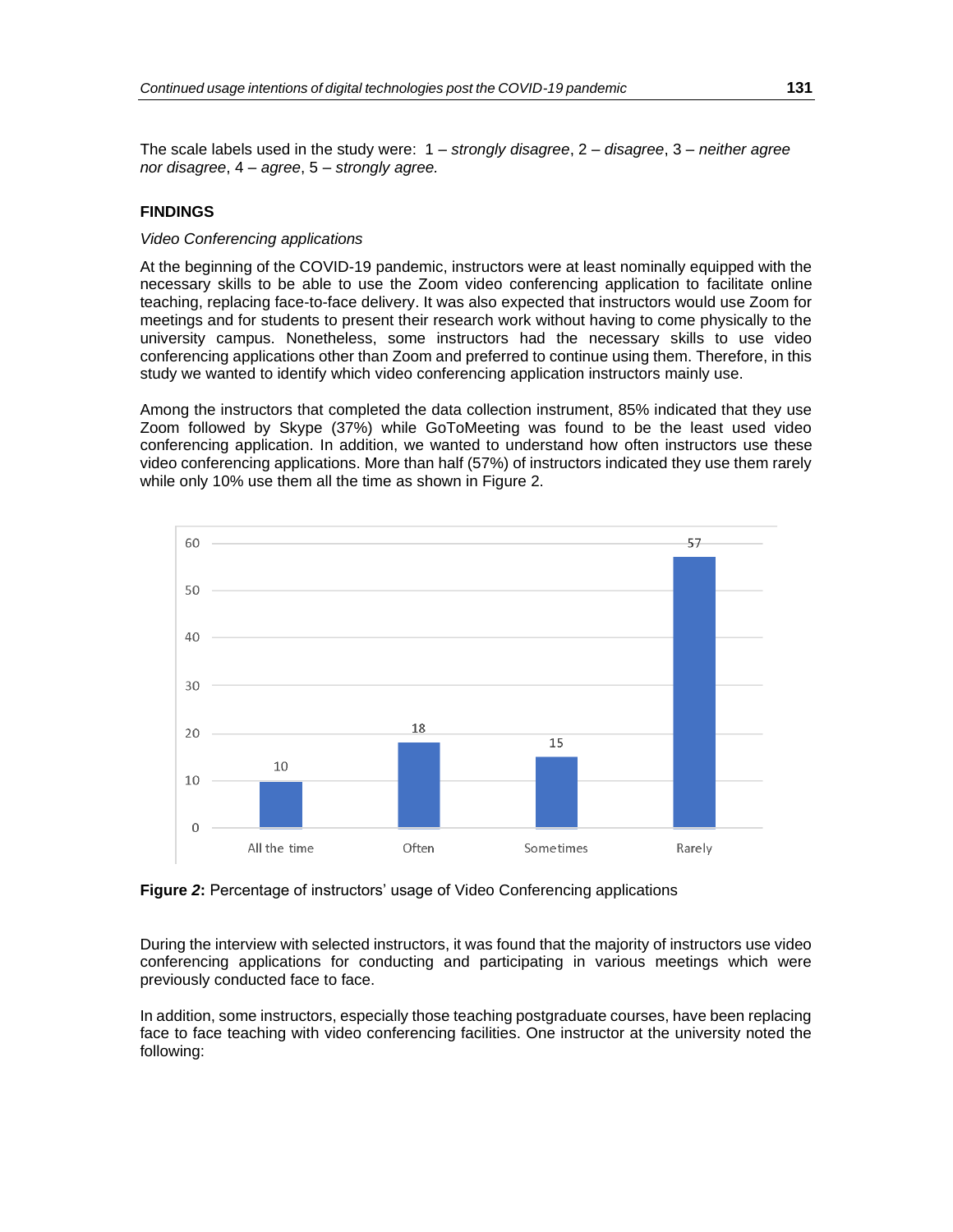*I used Zoom at least once per month for conducting meetings with colleagues from outside Tanzania. Since COVID-19 pandemic arrived, I have been using for Zoom for teaching my masters students once per week. The number of meetings that use Zoom or other video conferencing facilities have increased significantly. We conduct the majority of our meetings online nowadays.*

Another faculty member was keen to point out the possible 'efficiency' generated in such a move into these video conference applications.

*Most of the time, I use a video conferencing application for the meetings. Because it helps me to participate in any meeting anytime, anywhere. Also, it helps to cut some of the movements from the office or home to the place where the meeting takes place.*

However, it was noted that some instructors found it difficult to use video conferencing applications for teaching activities due to large classes, as suggested below.

*I have been using Zoom to teach postgraduate students. It is easier as there are only 20- 40 students. I tried to use Zoom for an undergraduate class with 250 students, it was very difficult as I could not manage the class. I stopped.*

In much of the data, there is reference to this scaling issue suggested by the participant above, and the suitability of such video conferencing applications for instruction is largely predicated on class size.

## *The use of Moodle and PGMIS*

The University adopted Moodle as the main Learning Management System in 2007 (Matse et al. 2011). Initially, the system was used to offer blended programmes: Postgraduate Diploma in Education (PGDE), Postgraduate Diploma in Engineering Management (PGDEM), and the Master degree in Engineering Management (MEM). Later, the University encouraged instructors to use the system to complement face to face teaching by sharing the learning resources with students while conducting lectures in face to face mode.

The PGMIS was developed in 2019 to help instructors in managing students' supervision activities including assigning supervisors, scheduling presentations of proposals to dissertation/thesis, recording minutes, and generating reports for graduation. The system was implemented at the College of Information and Communication Technologies (CoICT) and the College of Natural and Applied Science (CoNAS), with 261 instructors and 1,283 postgraduate students.

Although the two systems were implemented pre-pandemic, not all instructors had the required skills to use the majority of these systems' features during the COVID-19 pandemic. Training was conducted in June 2020 with nearly 400 instructors in order to ensure that the majority of them have the necessary skills to use these systems effectively, to facilitate teaching and learning during the COVID-19 pandemic.

Combined with those who were trained and those who were using these systems before, it was important to understand the extent to which instructors use them. It was revealed that nearly half (53%) indicated that they use the Moodle LMS often or all the time. The minority of instructors (26%) rarely use the Moodle system. It was also revealed that most instructors (71%) rarely use the PGMIS while few of them (4%) use the system to facilitate students' supervision activities. The percentage distribution for use of Moodle and PGMIS during the pandemic is shown in Figure 3 below.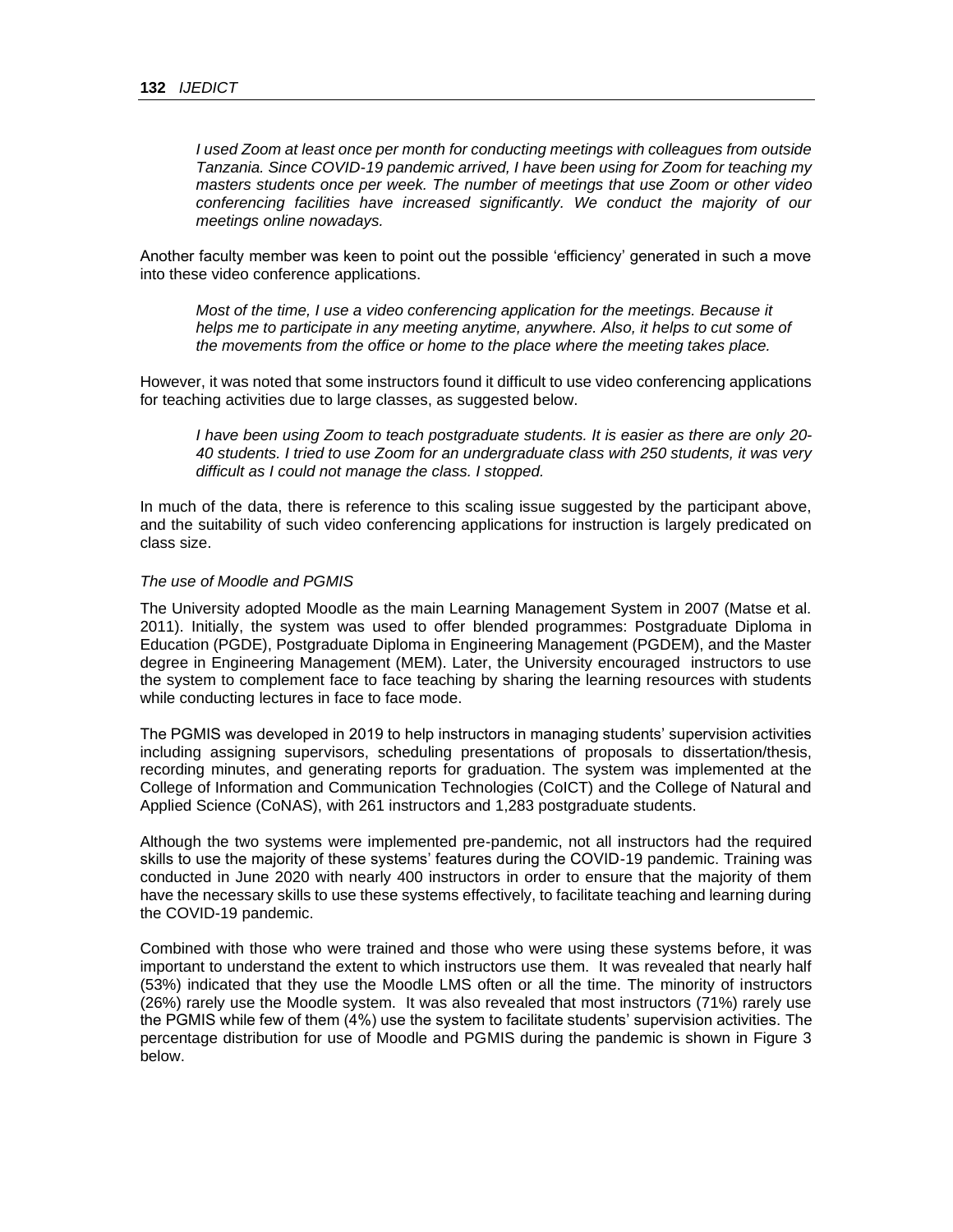

#### **Figure** *3***:** Percentage of instructors' usage of Moodle LMS and PGMIS

During the interviews with selected instructors, many of them indicated that they use Moodle to share learning resources with students. In many cases, the PowerPoint presentations, lecture notes, and resources from the Internet are downloaded and shared with students via Moodle. Some of the instructors' comments are noted below:

*For me, uploading notes enables me to share materials with students. These might be articles and PowerPoint presentations. Assignments allow the teacher to assess students and get feedback about a topic.* 

*I* use materials from the Internet and share them with students in Moodle, for example, *PowerPoint presentations. In addition, In case I find a good video from YouTube I share with students via the Moodle system, I just put a link.*

It was also noted that among those with large classes, the quiz and assignment are the preferred features that enable instructors to administer assessment easily, compared to the face to face approach of using paper-based assessments. For instance, one instructor commented:

*Quizzes and assignment administration are simplified due to the huge number of students. I do not need to mark; the system marks automatically, so with my 400 students, I can set a quiz, and within a short time, I have all the marks from the system.*

The interview data, in large part, supported the data emerging from the survey: awareness of the functionality involved in the supported digital technologies and how that functionality might support teaching, led in many instances to sustained use. The size of the course being taught surfaced with particular digital technologies (Moodle as in the assessment comment above) over others (Zoom being less suitable to large classes).

#### **Measurement model results**

Cronbach's alpha was used to measure the instruments' reliability, and it was found to be 0.853 for 13 items. The results show that the instrument was reliable as the value of Cronbach's Alpha was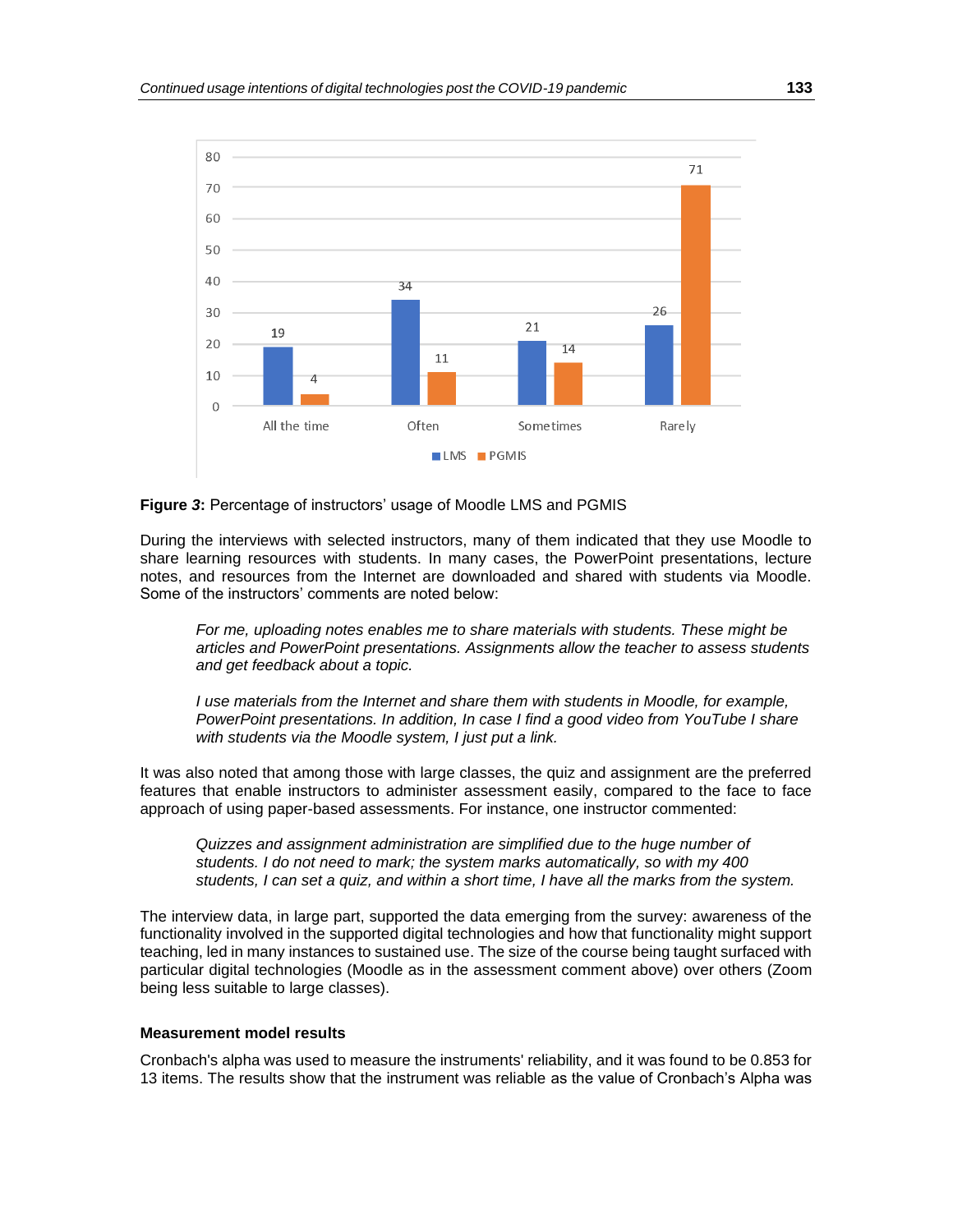above 0.5 (Hair et al., 2006). In addition, factor analysis was performed using the principal component analysis extraction method on the 13 items using direct oblimin rotation with Kaiser normalization. The factor analysis aimed to show whether the related items were clustered under the same construct or not. The minimum factor loadings should be .300 (Hair et al., 2006). Taking as reference this acceptance criterion, C3 was eliminated. Table 2 shows the Cronbach's alpha coefficients for construct reliability measurement and the loadings per item.

| <b>Constructs and measurement</b> |          | Cronbach's alpha |
|-----------------------------------|----------|------------------|
| items                             | Loadings |                  |
| Confirmation                      |          | .849             |
| C <sub>1</sub>                    | .897     |                  |
| C <sub>2</sub>                    | .842     |                  |
| C <sub>3</sub>                    | .045     |                  |
| C <sub>4</sub>                    | .852     |                  |
| Perceived usefulness              |          | .847             |
| PU <sub>1</sub>                   | .548     |                  |
| PU <sub>2</sub>                   | .610     |                  |
| PU <sub>3</sub>                   | .930     |                  |
| PU                                | .829     |                  |
| Satisfaction                      |          | .871             |
| S <sub>1</sub>                    | $-760$   |                  |
| S <sub>2</sub>                    | $-.921$  |                  |
| S <sub>3</sub>                    | $-0.849$ |                  |
| S <sub>4</sub>                    | $-0.608$ |                  |
| Continuance intention             |          | .870             |
| C <sub>11</sub>                   | .714     |                  |
| C <sub>12</sub>                   | .938     |                  |
| C <sub>13</sub>                   | .923     |                  |

*Table 2: Cronbach's alpha coefficients and the loadings per item*

#### **Research models**

R2 represents the amount of explained variance of each endogenous latent variable. It indicates the predictive power of the model. The constructs returned R2 values between 0.174 and 0.421 as shown in Table 3, therefore, they are within desirable ranges, and the constructs possess an acceptable predictive power quality (Chin, 1998).

|   | Model                           |       |                 | <b>Adjusted R</b> | Std. Error of |
|---|---------------------------------|-------|-----------------|-------------------|---------------|
|   |                                 | R     | <b>R</b> Square | <b>Square</b>     | the Estimate  |
|   | Perceived<br>usefulness         | 421a  | .177            | .174              | .90871499     |
|   | Satisfaction                    | .651ª | .424            | .421              | .76121520     |
| 3 | Continuance<br><i>intention</i> | .586ª | .344            | .340              | .81255423     |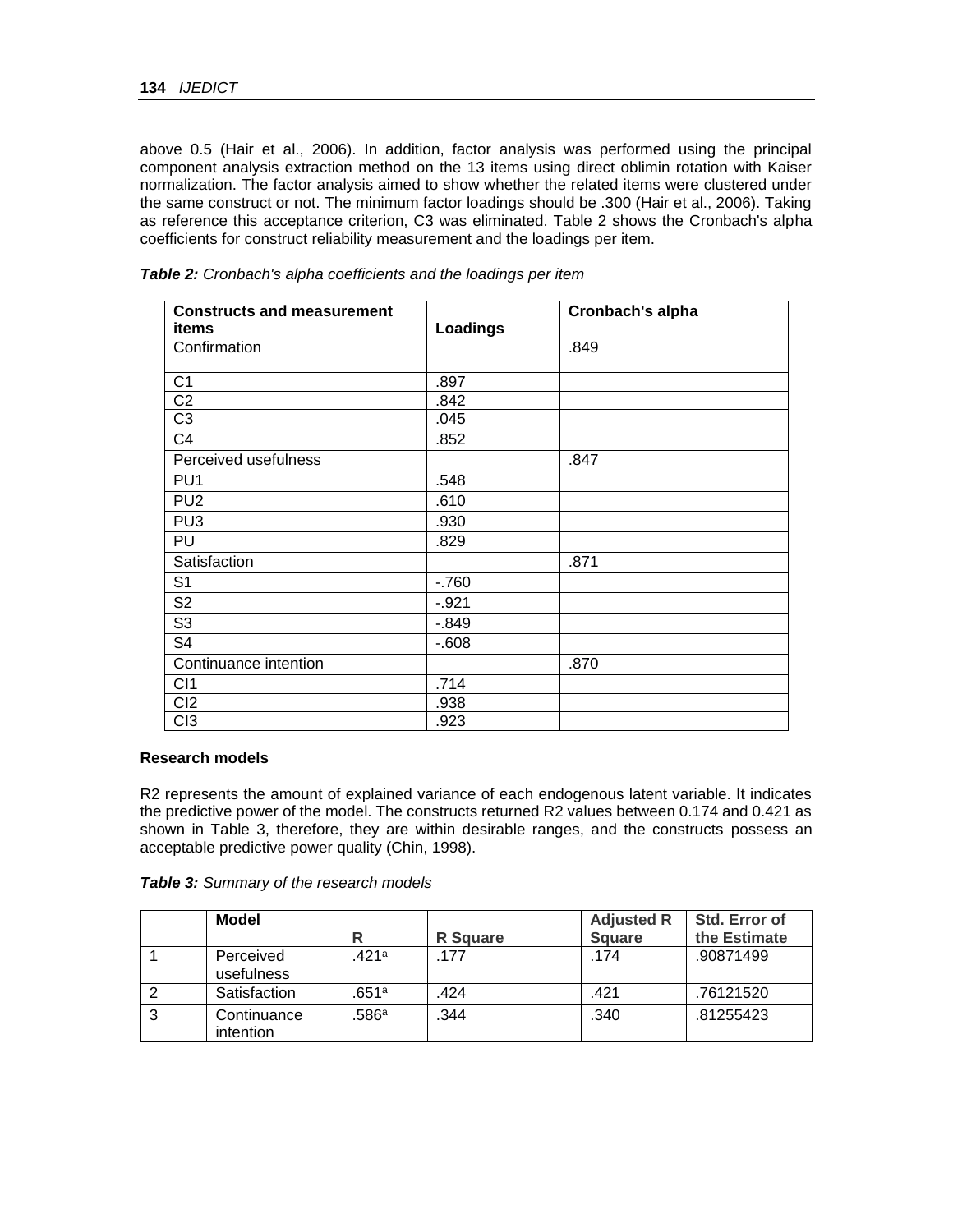# *Hypothesis testing*

In testing the hypotheses, the beta values indicate the contribution by each factor in the research model, after performing regression analysis using SPSS. The finding in respect of each hypothesis, that is, whether the factor in question had a positive or negative impact, was determined to be significant when the finding had a p-value (calculated probability) of less than 0.05.

The results from this study showed that all hypotheses (H1-H5) were found to be having a significant impact, that is, their beta values were positive or negative, at p-values less than 0.05. Three hypotheses (H1, H3, and H5) were found to have a significant negative impact (their beta values were negative, at p-values less than 0.05) while two hypotheses (H2 and H4) have a significant positive impact (their beta values were positive, at p-values less than 0.05). A summary of beta values and p-values for the five hypotheses, as obtained from linear regression analysis is shown in Table 4.

|                                                           | <b>Unstandardized</b><br><b>Coefficients</b> |                   | <b>Standardized</b><br><b>Coefficients</b> |           |      |
|-----------------------------------------------------------|----------------------------------------------|-------------------|--------------------------------------------|-----------|------|
|                                                           | В                                            | <b>Std. Error</b> | <b>Beta</b>                                | t         | Sig. |
| Confirmation/<br>Satisfaction (H1)                        | $-227$                                       | .047              | $-227$                                     | $-4.819$  | .000 |
| Confirmation/<br>Perceived usefulness<br>(H2)             | .421                                         | .051              | .421                                       | 8.239     | .000 |
| Perceived<br>usefulness/<br>Satisfaction (H3)             | $-522$                                       | .047              | $-522$                                     | $-11.085$ | .000 |
| Perceived<br>usefulness/<br>Continuance intention<br>(H4) | .309                                         | .058              | .309                                       | 5.327     | .000 |
| Satisfaction/<br>Continuance intention<br>(H5)            | $-0.343$                                     | .058              | $-0.343$                                   | $-5.903$  | .000 |

#### *Table 4: Standardized regression coefficients*

The beta and p-values are shown in Table 5 below. As shown, all the hypotheses had significance, suggesting that satisfaction and perceived usefulness has an impact on the continuity of use.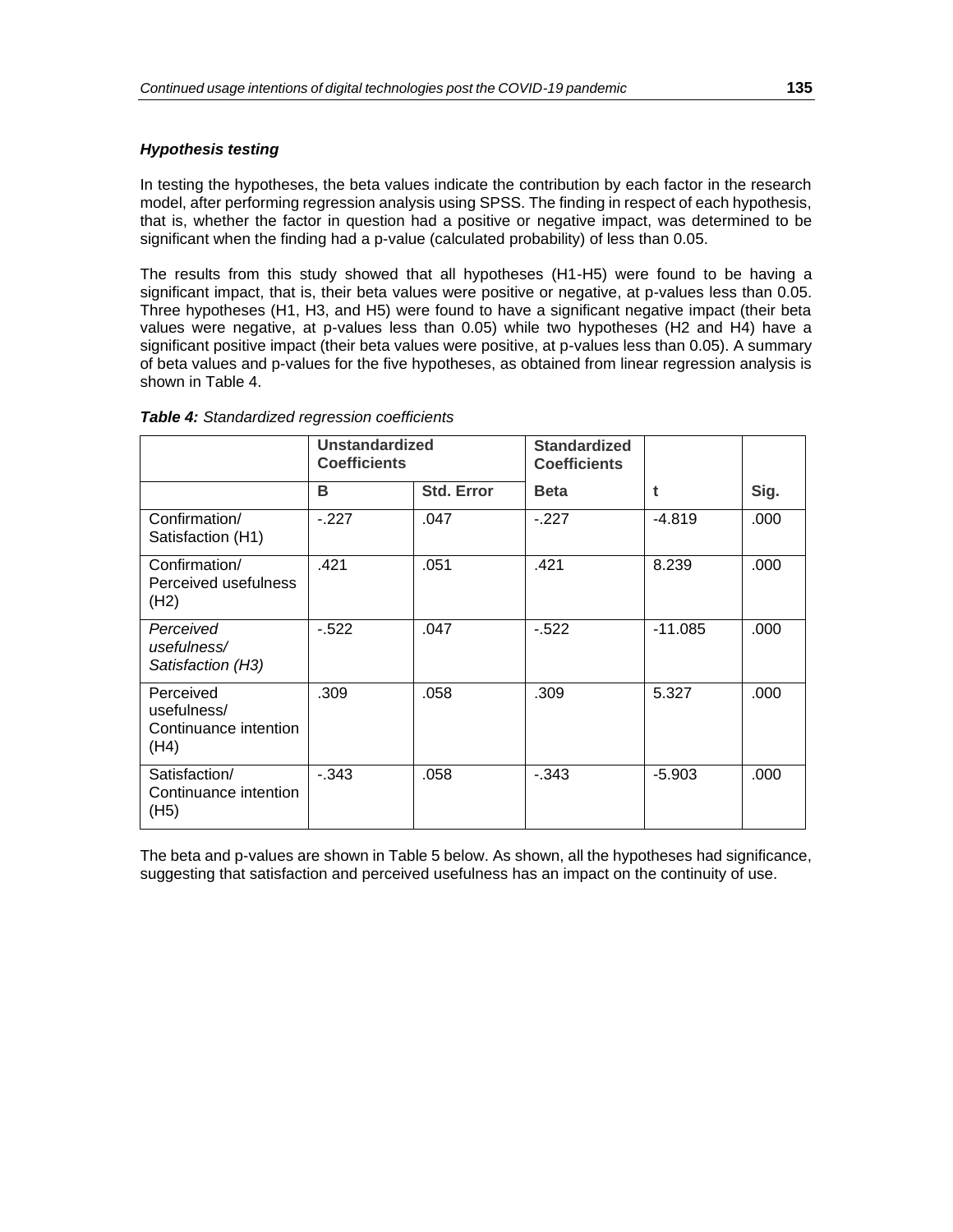| Table 5: A summary of hypothesis testing findings |  |  |
|---------------------------------------------------|--|--|
|                                                   |  |  |

| <b>Hypothesis</b>                                                                                                     | <b>Results</b>                                                         |
|-----------------------------------------------------------------------------------------------------------------------|------------------------------------------------------------------------|
| H1: Confirmation has an effect on<br>instructors' satisfaction towards digital<br>technologies.                       | Significant with negative effect (beta $=$ -<br>$0.227$ , $p < 0.05$ ) |
| H <sub>2</sub> : Confirmation has an effect on<br>instructors' perceived usefulness towards<br>digital technologies.  | Significant with positive effect (beta $= 0.421$ ,<br>p < 0.05         |
| H <sub>3</sub> ; Perceived usefulness has an effect on<br>instructors' satisfaction toward digital<br>technologies.   | Significant with negative effect (beta $=$ -<br>$0.522$ , $p < 0.05$ ) |
| H4: Perceived usefulness has affected<br>instructors' continuance intention towards<br>digital technologies.          | Significant with positive effect (beta = $0.309$ ,<br>p < 0.05         |
| H <sub>5</sub> : Satisfaction has an effect on instructors'<br>continuance intention towards digital<br>technologies. | Significant with negative effect (beta $=$ -<br>$0.343$ , $p < 0.05$ ) |

#### **Challenges facing usage of digital technologies**

The results show that satisfaction and perceived usefulness are themselves inconclusive. As such, instructors were asked to indicate challenges they were facing when using digital technologies for teaching and learning during the pandemic. One of the main challenges described by the majority of instructors was related to the Internet. Instructors indicated that the Internet at the university campus was slow and unreliable. Conducting video conferencing classes using university Internet was difficult and even uploading large files into the Moodle or PGMIS was a challenge. Therefore, the majority of instructors had to use their own Internet connectivity. Some instructors complained about the cost of Internet connectivity from mobile firms as being too expensive to conduct video conferencing meetings. The following participant comment is instructive in this regard.

*On average, I can spend almost TSH3,000 [approximately USD1.5) on the Internet if I have to conduct all my teaching activities using digital technologies. This is a lot of money for a lecture to spend outside the normal budget.*

The time needed to engage with technological support structures at the university proved problematic and likely contributed to both satisfaction and perceived usefulness. Instructors complained about the delays in responding to emails while phone calls were not answered. Some of the comments from respondents illustrate:

*"When you report the problem, sometimes they tell you to wait as they are finding a way of helping you. Then I keep on waiting, and yet sometimes they do not come back to me. At that time I have students online and therefore I cannot proceed with my class".* 

*"The IT technical team does not have enough technical staff to support all instructors at the university. They used to organize training at the beginning of the semester, but with COVID-19 the number of instructors using Moodle and PGMIS has increased*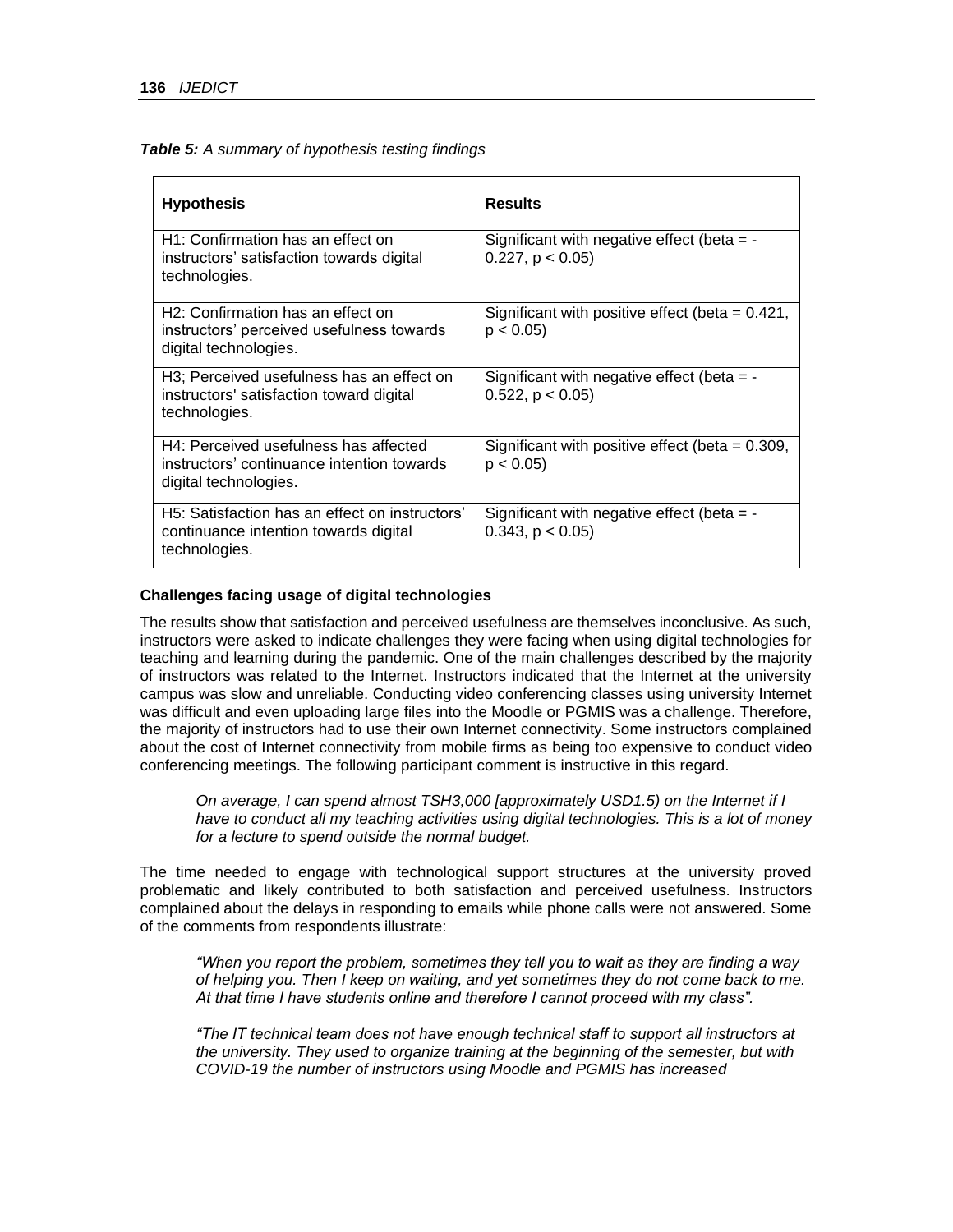*significantly. They do not have capacity to support challenges facing instructors in all 15 colleges. They need to find ways of training us even during the semester"* 

It was found that most instructors were unable to use most of the digital technology features due to a lack of training, or a lack of awareness of what training exists at the institution that could help them learn how to use these features. It seems that the training that was conducted at the beginning of the pandemic was not sufficient to enable instructors to use the range of functionality available on Moodle and PGMIS in particular. For instance, in the words of some instructors:

*I have never used Wiki, blog, or quiz features in the Moodle because I am unaware of these features. I have never been trained, I tried once to use a quiz, I found it complicated then I just left. So, I use Moodle mostly for sharing learning resources with my students.* 

*My opinion is that this system is good, but I ask for the Technical team to give us more training, as the system has many features which we cannot use properly. In the beginning, I had to spend time asking our friends who attended the second training how to [use the] quiz and assignment features. They were also struggling to use these features.* 

This larger training and support apparatus at the university clearly is impacting the continued use of these technologies, particularly in the areas of satisfaction and perceived usefulness (in comparison to the effort necessary to learn the features of the technology).

## **DISCUSSION**

This study adapted the Expectation-Confirmation Model (ECM) to evaluate instructors' continuance usage intentions of digital technologies in enhancing teaching activities at a university. The study employed the mixed sequential explanatory design whereby quantitative and qualitative data were collected and analyzed. A total of 152 instructors who use the Moodle system, video conferencing system, and the Postgraduate Information Management System (PGMIS) participated in the study. The five hypotheses derived from the five factors in the ECM—confirmation, perceived usefulness, satisfaction, and continuance usage intentions were subjected to linear regression analysis. The findings show that perceived usefulness and satisfaction are two factors that motivate instructors' continuance usage intention to use digital technologies in enhancing teaching and learning. This finding confirms previous studies such as Ashrafi et al. (2020), Bhattacherjee (2001), Hadji & Degoulet (2016), and Santhanamery & Ramayah (2014) which found that perceived usefulness and satisfaction are key factors towards continuance usage intention in various technologies.

According to Bhattacherjee (2001), perceived benefits are influenced by the confirmation of expectations. In this study, confirmation was a significant predictor of perceived usefulness (beta = 0.421, p < 0.05) explaining 17% of the usefulness variance. This shows that after the instructors started using digital technologies, they modified the previous expectations, gradually confirming that these technologies provide several benefits in enhancing teaching activities compared with face to face teaching. Some of the benefits pointed out by instructors during interviews include sharing learning resources with students easily, communicating with students anytime anywhere and conducting assessment while maintaining physical distance. Other benefits include organizing and participating in various meetings at any time anywhere while maintaining social distancing. Perceived usefulness was also found to be the driving force for users to use various technologies such as those in Adedoyin & Soykan (2020) and Junjie (2017). Therefore, it is important for the university to continue conducting instructor awareness of the usefulness of digital technologies in enhancing teaching activities.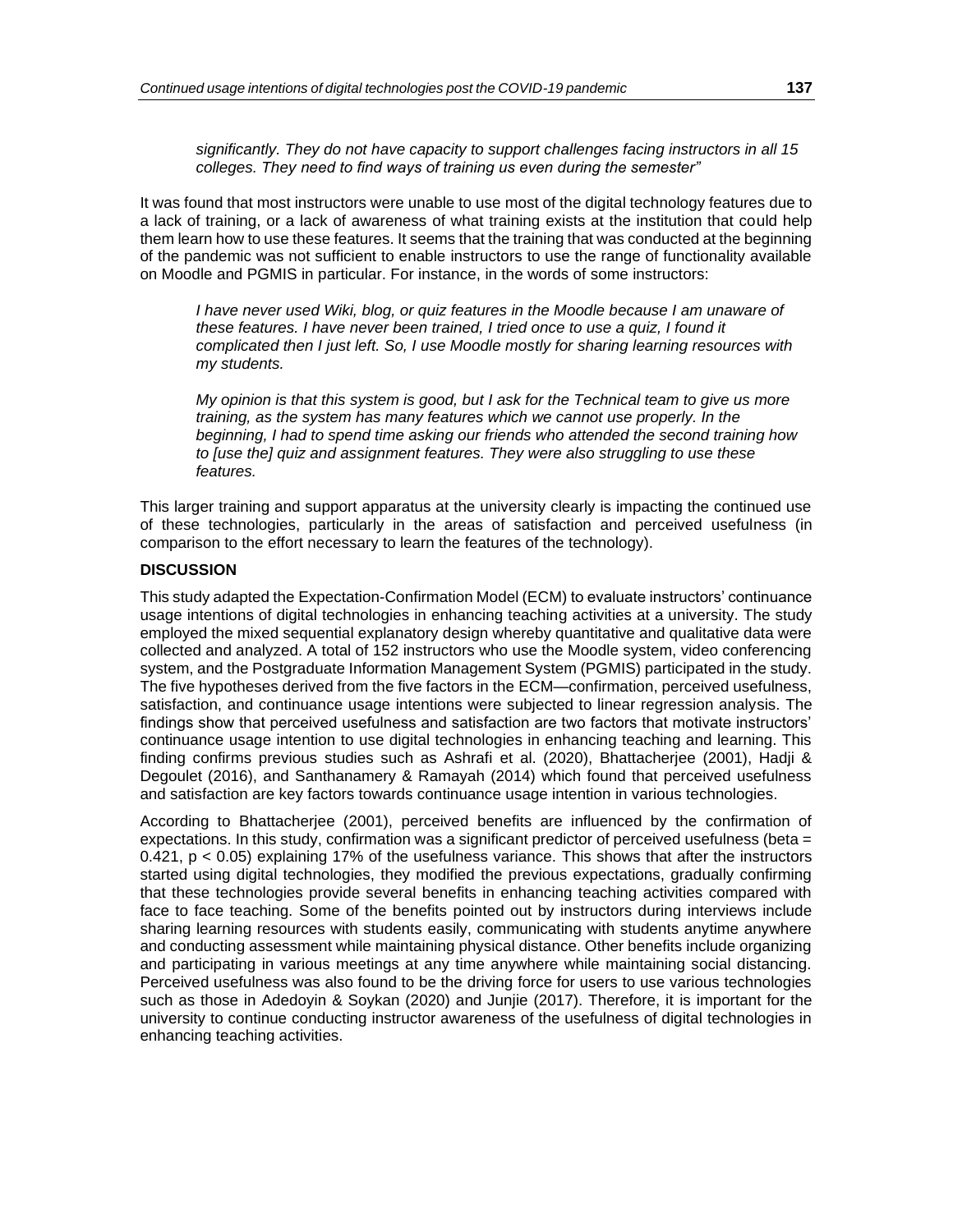Based on ECM, satisfaction is an important factor towards user continuance usage intentions of information systems. It is similar to the way satisfaction affects individuals' re-purchase and re-use of a product or service explained by Oliver (1980). In this study, confirmation (beta =  $-0.227$ , p < 0.05) and perceived usefulness (beta  $=$  -0.522, p < 0.05) were found to have significant negative effect on instructor's satisfaction explaining 42% of the satisfaction variance. This finding supports the contention in ECM that having satisfied users is the critical driver of continued digital technologies usage intention and thus an antidote against digital technologies usage discontinuance (Bhattacherjee 2001; Thong et al. 2006).

The relationship between confirmation and user satisfaction was assessed by Hypothesis H1. The relationship was significant but negative, indicating that instructors' satisfaction decreased with the use of digital technologies. This is to say, the experience of using the digital technologies did not exceed the expectation before use, leading to lower satisfaction with the actual use. Similarly, the relationship between perceived usefulness and user satisfaction was significant but negative. This finding shows that despite instructors having positive perceptions of the usefulness of digital technologies in enhancing teaching activities during the COVID-19 pandemic, their satisfaction decreased with digital technologies use.

The dissatisfaction of instructors on digital technologies usage could be due to three main reasons. First, instructors could be dissatisfied with technologies use due to inadequate knowledge for use of most features. It seems that the training conducted during the COVID-19 pandemic was short, covering few features of the technologies. For instance, it was found that technological content knowledge and technological pedagogical knowledge were partially covered during the training (Matse et al. 2021). In this case, instructors are unable to unlock the potential of digital technologies to improve students' learning compared to traditional face to face teaching. Bhattacherjee & Lin (2015) observed that using technologies for the first time requires overcoming significant learning barriers on the part of potential users. However, once that learning barrier is overcome, subsequent usage is not constrained by high learning barriers. It is important for the university to continue providing training on the new features to ensure that instructors use most of the features.

The findings from the interviews clearly showed that technical staff were overwhelmed with the number of instructors requesting both technical and pedagogical support during the pandemic. The lack of reliable support coupled with lack of intensive user training affected instructors' satisfaction with the digital technologies, as they could not use these technologies effectively. Therefore, it is recommended that additional support services should be sought to ensure that instructors use these technologies effectively and efficiently. Some of the support services that can be considered to complement existing channels include interactive demos, inquiry hotlines, virtual assistant video facilities, and click to call (Chan et al. 2020).

Finally, the decreased satisfaction of the instructors could be due to the challenges related to Internet connectivity faced by most instructors. The use of digital technologies depends on availability of devices and reliable Internet connectivity (Adedoyin & Soykan 2020). It was clear that many instructors had concerns about the reliability and the cost of the Internet in their usage of digital technologies. Alleviating these barriers, particularly regarding cost and connectivity, might involve further investment in public-private partnerships with mobile telecoms towards zero-rating educational content (Muhammad 2020). This would potentially alleviate the cost and connectivity issue related to accessing the LMS but does not account for conferencing applications. However, alleviating the cost and connectivity issue with the LMS specifically, would potentially impact satisfaction for the teacher.

Finally, intention to continue digital technologies use was predicted by satisfaction (beta = -0.343,  $p < 0.05$ ) and perceived usefulness (beta = 0.309,  $p < 0.05$ ), which explained 34% of the intention variance. Both satisfaction and perceived usefulness being statistically significant implies that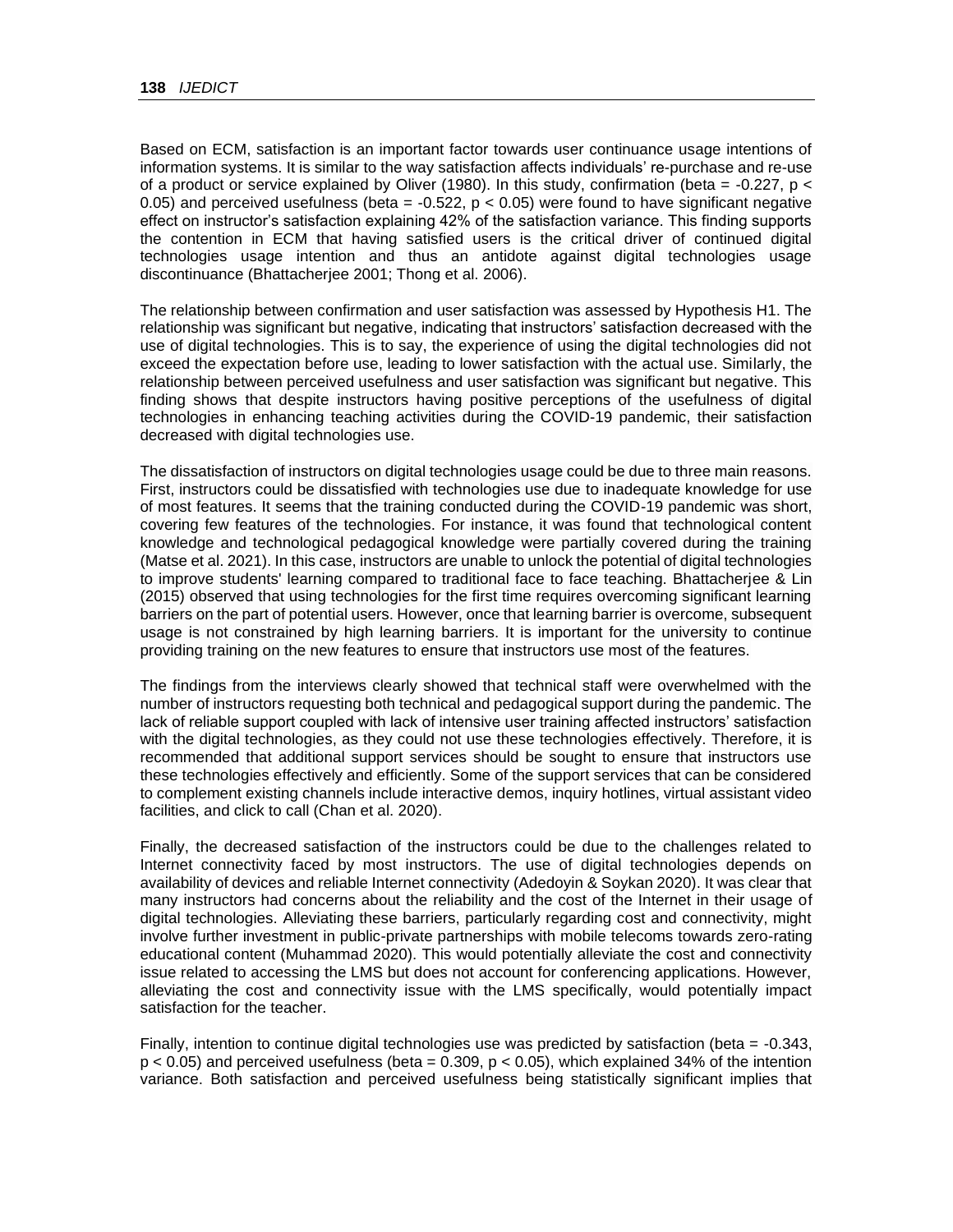instructors will form intentions to continue using digital technologies if they find these technologies to be useful and are satisfied with them.

It should be noted that in the interview data, there were varying presentations of what constituted usefulness and satisfaction: some saw little use for digital technologies in their teaching, some saw it as a professional responsibility to understand how these digital technologies might work in teaching and experiment accordingly, and some felt it was an administrative requirement to use these technologies, even if they found little immediate benefit. This is potentially skewed to some degree by the institutional case under study in this paper: the period of time that the pandemic prevented campus access was limited and teachers were able to, with varying degrees of complication, resume their 'normal' teaching approaches once the campus had been re-opened. Further, complicating this satisfaction and use were references to student technological use: many teachers noted the disparity between those who had technology and access and those who didn't, and there was a suggestion that this impacted their intentions to use technology for their teaching.

Nonetheless, in this study instructors' satisfaction decreased with digital technologies use which eventually decreased continuance intentions. These dissatisfied instructors will be more likely to discontinue their digital technologies usage. There is a need for the university management to ensure that they address challenges pointed out by instructors to increase instructors' satisfaction and eventually increase continuance usage intentions. The relationship between perceived usefulness and continuance intention being significant and positive, implies that instructors perceive the digital technologies as useful in enhancing teaching activities. Therefore, the university should inform new users of the potential benefits of digital technologies and educate old users on how to use these technologies effectively (Bhattacherjee 2001).

#### **Implications for research and practice**

The implications of this study for research and practice are several. First, there is the need to understand the intention of instructors in their continued use of digital technologies and note the systemic dimensions that contribute to that intention. Models such as ECM help in this regard by surfacing factors such as confirmation, satisfaction, and perceived usefulness in the continuity of use and providing a rigorous approach from which to test hypotheses that might inform institutional strategy. Coupling this model with additional qualitative data gave specificity to the findings emerging from ECM.

Satisfaction was increasingly linked to an awareness of Moodle functionality and how that might inform the instructors' teaching practices; this for some was measured against the frustration felt in learning these new functions and the availability of support in doing so. The cost borne by instructors for connectivity clearly impacts the measure of satisfaction that ECM highlighted. Training, when mentioned, was received positively but didn't fully embed a sense of perceived usefulness in the larger body of instructors. As such, training might be reimagined around these ECM dimensions of satisfaction and perceived use in informing teaching practice. Yet without a model that provides an institutional measurement for the continued use of digital technologies, one that provides indications of satisfaction and perceived usefulness, efforts to promote the use of digital technologies are largely assumptions. ECM with an additional layer of qualitative analysis allows for a much more nuanced sense of institutional uptake and continued use of digital technologies, providing evidence that might inform both institutional expenditure and subsequent training.

Second, the implications for further research and practice involve using the data to inform the design of robust and pedagogically appropriate training programmes, ones that incorporate measures of confirmation, satisfaction, and perceived usefulness by linking training activity explicitly to pedagogical practice and utility. The perceived usefulness and subsequent continued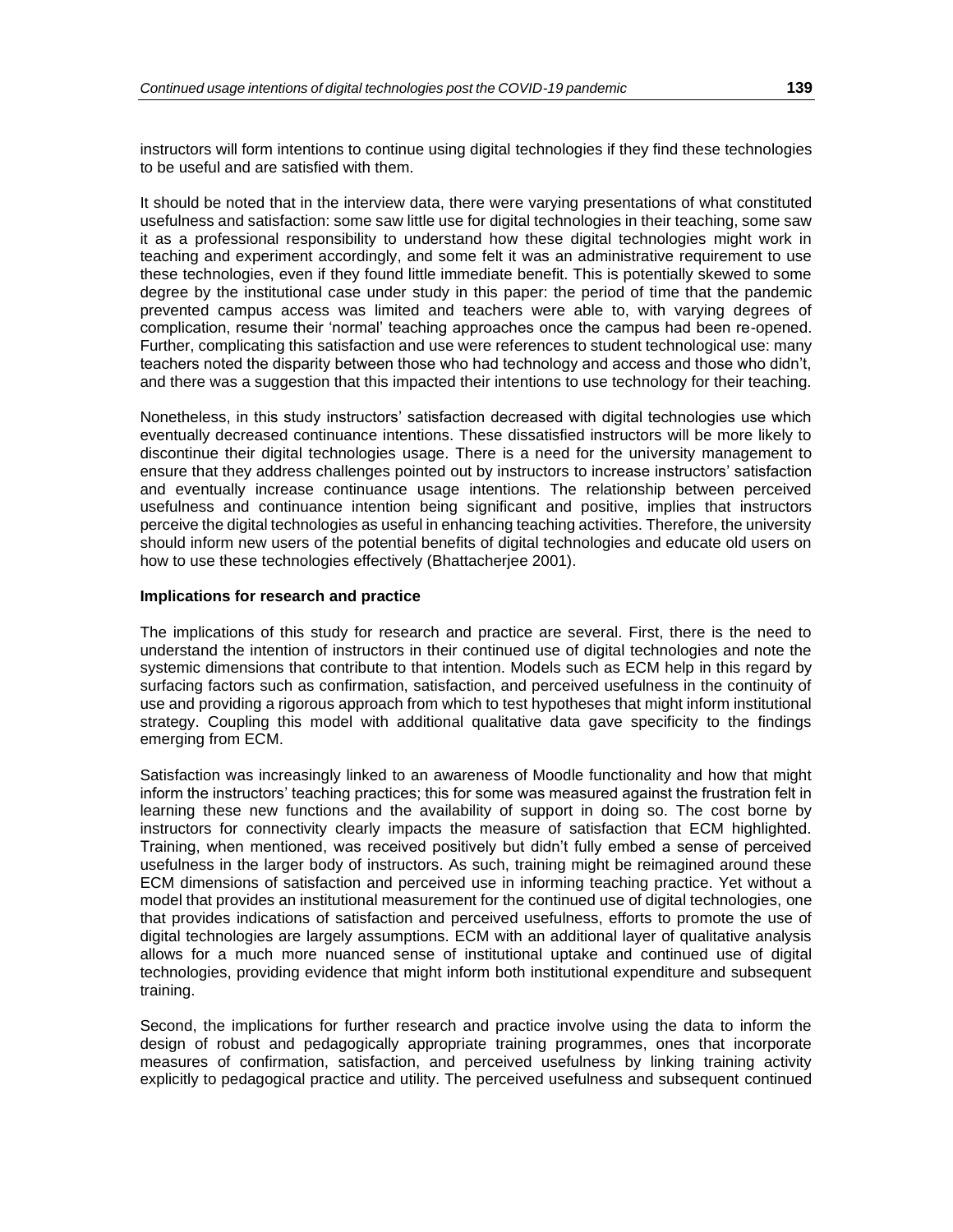use of digital technologies were closely intertwined in the study: those who saw it as useful had developed practice to support continued use (as was the case for some in Moodle quizzes and assessments); those who did not see it as useful had largely either not been supported to explore the functions or had disengaged when confronted with the effort necessary to learn the functions of the technologies. Both are instructive for further developments at the university and for all of higher education.

## **CONCLUSION**

This is an institutionally specific approach, and as such is not meant to be generalizable beyond this specific case. The university has a robust infrastructure for the use and promotion of digital technologies, particularly in the context of Tanzanian higher education. This might influence the measures of satisfaction and perceived usefulness expressed within this institutional context. Although similar levels of technology adoption and discontinued use were found at other universities (as discussed earlier in this paper), the specificity of the case of the university might skew these results. However, further study would need to be conducted to test that assumption.

Further study would also need to take these findings and begin to design and develop institutional activity to promote the meaningful use of digital technology, specifically for teaching. This might be best realised in several ways, with the first being the development of training to promote these measures of satisfaction and perceived usefulness. Such training would need to align these measures with pedagogical practice. To develop this training, participatory models of programme design might be considered, which have been used to some effect in Tanzania, most notably in the co-design of the educational technology itself (Mwandosya & Montero 2019; Rumanyika et al 2021). Using participatory approaches allows for the highlighting of existing factors related to the ECM model that impact the continued use of digital technologies; once highlighted, robust training programmes might be developed as a result.

Additionally, once the training is available there is need for consideration of measures that acknowledge instructors' participation in these training programmes. The university might consider teacher accreditation of some sort, whether through alignment with national or international accreditation organisations, or through micro-credentials such as digital badges designed with some specificity to Tanzanian higher education. Towards this end, Ghasia, Machumu & Smet (2019) detail an exploratory study at the Mzumbe University (MU), the Open University of Tanzania (OUT), the University of Dodoma (UDOM), and the University of Dar es Salaam around digital credentialing that suggested their potential, which might be capitalized on in further institutional activity.

It is important that these considerations involve participatory approaches as:

'the active participation of African scholars will shape the future of micro-credentials and digital badges implementation in the continent and Tanzania in particular so as to refute the claim of being a planetary laboratory of imported knowledge and tools' (p. 228).

This highlights another possible area of future study that might contribute to a more nuanced understanding of perceived usefulness and continued use, of locally relevant systems and content. This might include the availability of open educational resources (OER) in Kiswahili (Ngugi 2011), more efforts at providing Tanzanian specific digital training via open courses and MOOCs as a response to globalization in Tanzanian higher education (Tan, Harland & Daniel 2020), and ones designed in the Tanzanian context and that are potentially shared across Tanzanian higher education institutions.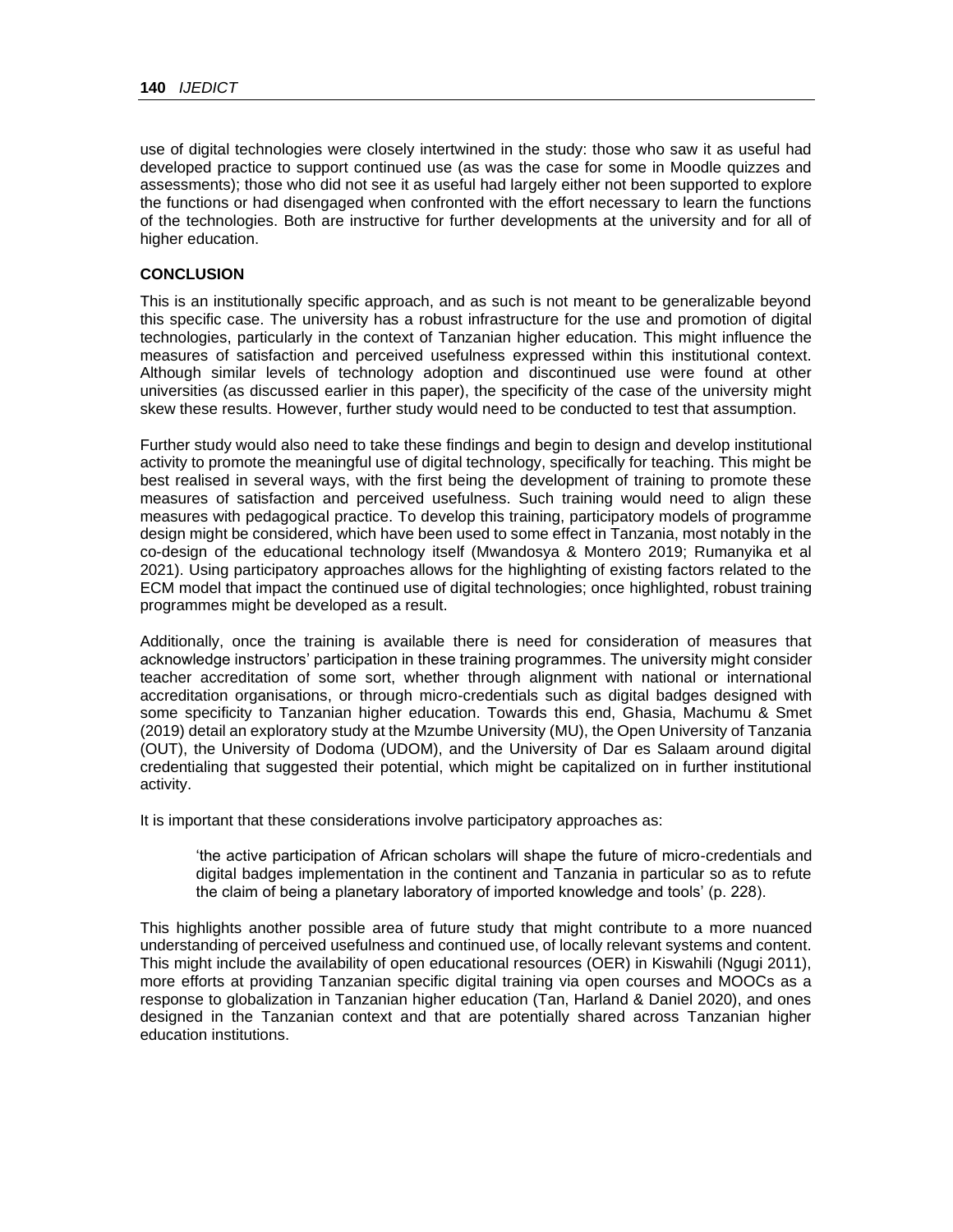This study provided a brief presentation of an institutional context that tried to determine the impact of the pandemic on the continued use of digital technologies in teaching. We noted what factors directly influence that continued use around satisfaction and perceived usefulness, as well as the impact that institutional support structures have on that continued use. The findings indicate the existence of a dynamic institution with uneven levels of sustained engagement with digital technologies. The pandemic did not necessarily provide the momentum towards sustained use that many suggested. Rather, we posit that continued use of digital technologies cannot be subscribed to any one characteristic, but rather be seen as a larger ensemble of micro (teachers), mesa (institutional support) and macro (commercial and national level activity) actors working in tandem to create measures of sustained use.

### **REFERENCES**

- Adedoyin, O. B. & Soykan, E. (2020), "Covid-19 pandemic and online learning: the challenges and opportunities". *Interactive Learning Environments*, pp. 1–13. https://doi.org/10.1080/10494820.2020.1813180
- Adkins, S. S. (2013), "*The Africa Market for Self-paced eLearning Products and Services : 2011- 2016 Forecast and Analysis"*. http://www.ambientinsight.com/Resources/Documents/AmbientInsight-2011-2016-Africa-SelfPaced-eLearning-Market-Abstract.pdf
- Adkins, S. S. (2016), "*The 2016-2021 Worldwide Self-paced eLearning Market: The Global eLearning Market is in Steep Decline"*.
- Almas, M., Machumu, H. & Zhu, C. (2021), "Instructors ' Perspectives , Motivational Factors and Competence in the use of an E-Learning System in a Tanzanian University". *International Journal of Education and Development Using ICT*, vol. 17, no. 2, pp. 76–95.
- Araka, E., Maina, E., Gitonga, R., Oboko, R. & Kihoro, J. (2021), "University Students' Perception on the Usefulness of Learning Management System Features in Promoting Self-Regulated Learning in Online Learning". *International Journal of Education and Development Using Information and Communication Technology (IJEDICT)*, vol. 17, no. 1, pp*.* 45–64.
- Ashrafi, A., Zareravasan, A., Rabiee Savoji, S. & Amani, M. (2020), "Exploring factors influencing students' continuance intention to use the learning management system (LMS): a multiperspective framework". *Interactive Learning Environments*, pp. 1–23. https://doi.org/10.1080/10494820.2020.1734028
- Bagarukayo, E. & Kalema, B. (2015), "Evaluation of elearning usage in South African universities: A critical review". *International Journal of Education and Development Using Information and Communication Technology*, vol. 11, no. 2, pp. 168–183.
- Baroudi, J., Olson, M. & Ives, B. (1986), "An empirical study of the impact of user involvement on system usage and information satisfaction". *Communications of the ACM*, vol. 29, no. 3, pp. 232–238.
- Bervell, B. & Umar, I. N. (2018), "Blended learning or face-to-face ? Does Tutor anxiety prevent the adoption of Learning Management Systems for distance education in Ghana"? *Open Learning: The Journal of Open, Distance and e-Learning*, pp.1–19. https://doi.org/10.1080/02680513.2018.1548964
- Bhattacherjee, A. (2001), "Understanding information systems continuance: An expectationconfirmation model". *MIS Quarterly*, vol*.*25, no. 3, pp. 351–370. https://doi.org/10.2307/3250921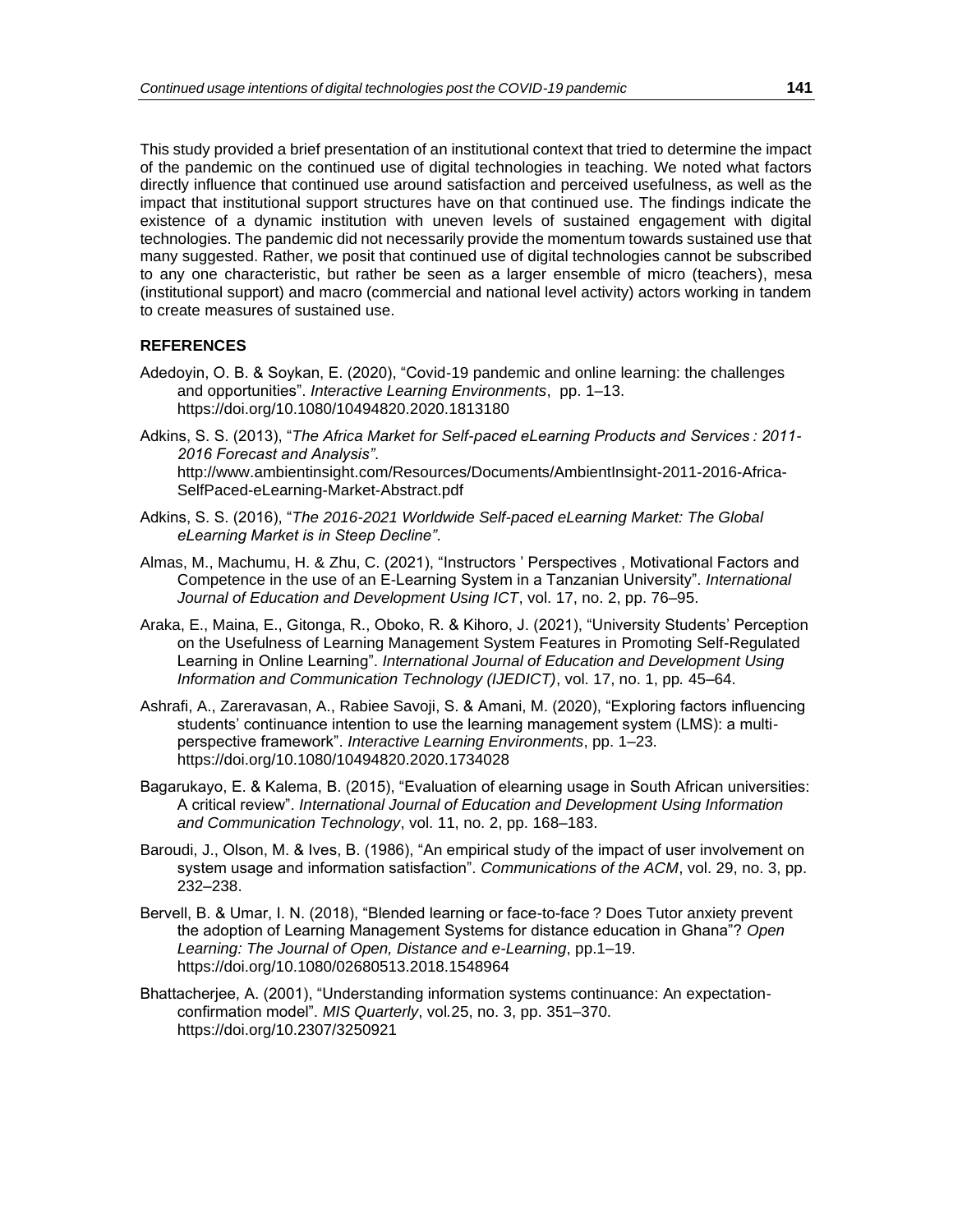- Bhattacherjee, A. & Lin, C. P. (2015), "A unified model of IT continuance: Three complementary perspectives and crossover effects". *European Journal of Information Systems*, vo. 24, no. 4, pp. 364–373. https://doi.org/10.1057/ejis.2013.36
- Bøe, T., Sandvik, K. & Gulbrandsen, B. (2020), "Continued use of e-learning technology in higher education: a managerial perspective". *Studies in Higher Education*, pp. 1–16. https://doi.org/10.1080/03075079.2020.1754781
- Chan, F. K. Y., Thong, J. Y. L., Brown, S. A. & Venkatesh, V. (2020), "Service Design and Citizen Satisfaction with E-Government Services: A Multidimensional Perspective". *Public Administration Review*. https://doi.org/10.1111/puar.13308
- Cheng, Y. M. (2014), "Extending the expectation-confirmation model with quality and flow to explore nurses' continued blended e-learning intention". *Information Technology and People*, vol. 27, no. 3, pp. 230–258. https://doi.org/10.1108/ITP-01-2013-0024
- Chin, W. W. (1998), "The partial least squares approach to structural equation modelling". In Marcoulides G. A. (Ed.). *Modern Methods for Business Research*, vol. 295, no. 2, pp. 295– 336.
- Davis, F. D., Warshaw, P. R. & Bagozzi, R. P. (1989), "User Acceptance of Computer Technology: A comparison of two theoretical models". *Management Science*, vol. 35, no. 8, pp. 982–1003.
- Doll, W. & Torkzadeh, G. (1988), "The Measurement of End-User Computing Satisfaction". *MIS Quarterly,* vol. 12, no. 2, pp. 259–274.
- Facer, K. & Selwyn, N. (2021), "Digital Technology and the Futures of Education: Towards 'Non-Stupid'Optimism". [https://unesdoc.unesco.org/ark:/48223/pf0000377071.](https://unesdoc.unesco.org/ark:/48223/pf0000377071)
- Ghasia, M., Machumu, H., Zhu, C. & Depryck, K. (2020), "Reflection on E-Learning System of the Mzumbe University in Tanzania: Successes, Challenges and Way Forward". *International Journal of Education and Development Using Information and Communication Technology*, vol. 16, no. 2, p. 109.
- Ghasia, M., Machumu, H. & Smet, E. (2019), "Micro-credentials in higher education institutions: An exploratory study of its place in Tanzania". *International Journal of Education and Development Using ICT*, vol. 15, no. 1.
- Green, S. (1991). "How many subjects does it take to do a regression analysis". *Multivariate Behavioral Research*, vol. 26, no. 3, pp. 499–510. https://doi.org/10.1207/s15327906mbr2603\_7
- Hadji, B. & Degoulet, P. (2016), "Information system end-user satisfaction and continuance intention: A unified modeling approach". *Journal of Biomedical Informatics*, vol. 61, pp. 185– 193. https://doi.org/10.1016/j.jbi.2016.03.021
- Hair, J. F., Black, W. C., Babin, B. J., Anderson, R. E., & Tatham, R. L. (2006). Multivariate data analysis 6th Edition. *Journal of Abnormal Psychology*. <https://doi.org/10.1198/tech.2007.s455>
- Helmi, M., Sari, D., Sulistyowati, Y., Meliala, A., Trisnantoro, L., Nurrobi, T. & Ratmono, T. (2021), "The challenge of education and training in the COVID-19 National Emergency Hospital Wisma Atlet Kemayoran in Jakarta". Avicenna, 2021(2), 10.
- Ibrahim, G., Luzinga, H. & Kapanda, G. (2020), "Teaching and learning experiences in medical education during the COVID-19 pandemic: The case of Kilimanjaro Christian Medical University College (KCMUCo), Tanzania". *Journal of Learning for Development*, vol. 7, no. 3, pp. 433–446.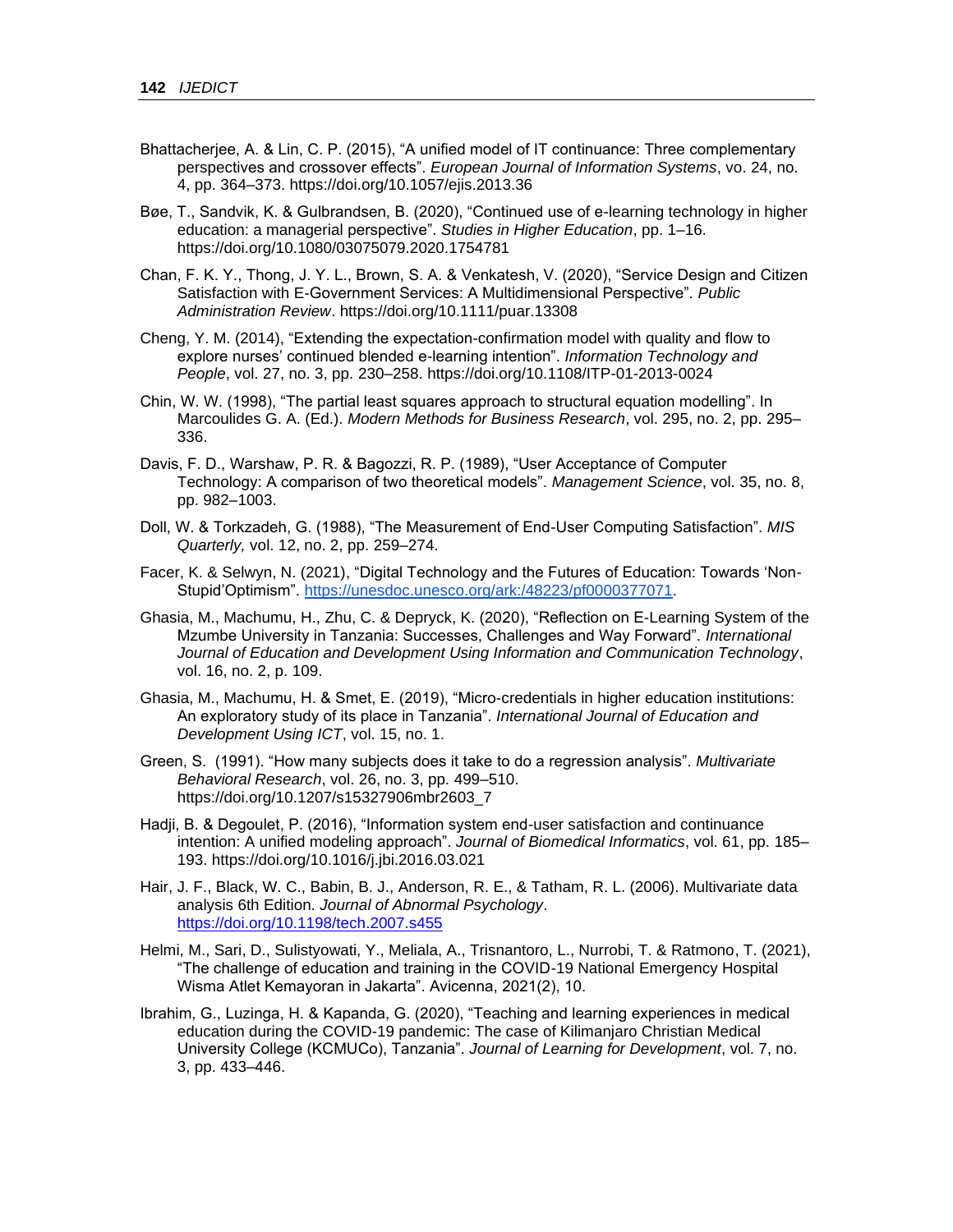- Jang, S. J. & Tsai, M. F. (2012), "Reasons for using or not using interactive whiteboards: Perspectives of Taiwanese elementary mathematics and science teachers". *Australasian Journal of Educational Technology*, vol. 28, no. 8, pp. 1451–1465.
- Junjie, Z. (2017), "Exploring the factors affecting learners' continuance intention of moocs for online collaborative learning: An extended ecm perspective". *Australasian Journal of Educational Technology*, vol. 33, no. 5, pp. 123–135.<https://doi.org/10.14742/ajet.2914>
- Karahanna, E., Straub, D. W. & Chervany, N. L. (1999), "Information technology adoption across time: A cross-sectional comparison of pre-adoption and post-adoption beliefs". *MIS Quarterly: Management Information Systems*, vol. 23, no. 3, pp. 183–213. <https://doi.org/10.2307/249751>
- Kooli, C. (2021), "COVID-19: Challenges and opportunities". *Avicenna Editorial*, vol. 1, no. 5.
- Machika, P. C. & Dolley, F. (2018), "Framework for a learning management system at a university of technology with a weak information technology maturity system". *South African Journal of Higher Education*, vol. 32, no. 2, pp. 176–191. [https://doi.org/10.20853/32-2-1502.](https://doi.org/10.20853/32-2-1502)
- Mncube, L. S. (2020), "LMS for Information Science Students in an Open Distance E-Learning Institution in South Africa". In Handbook of Research on Emerging Trends and Technologies in Library and Information Science (pp. 266-285). IGI Global.
- Matse, J. S. (2015), "Learning Management System success: Increasing Learning Management System usage in higher education in sub-Saharan Africa". *International Journal of Education and Development Using Information and Communication Technology*, vol. 11, no. 2, pp. 51– 64. http://ijedict.dec.uwi.edu/viewarticle.php?id=2005
- Matse, J. S., Dachi, H. & Raphael, C. (2011), "Integrating ICT into teaching and learning at the University of X". *Special Issue: Distance Education for Empowerment and Development in Africa*, vol. 3, no. 2, pp. 289–294.<https://doi.org/10.1080/01587919.2011.584854>
- Matse, J. S., Fulgence, K. & Gregor, M. S. (2021), "COVID-19 and Technology Enhanced Teaching in Higher Education in sub-Saharan Africa : A Case of the University of X , Tanzania". *Journal of Learning for Development (JL4D)*, vol. 8, no. 2, pp. 383–397. https://jl4d.org/index.php/ejl4d/article/view/483/647
- Matse, J. S. & Raisamo, R. (2014), "Investigating perceived barriers to the use of Open Educational Resources in higher education in Tanzania". *International Review of Research in Open and Distance Learning*, vol. 15, no. 2, pp. 43–65. https://doi.org/10.19173/irrodl.v15i2.1803
- Matse, J. S. & Raphael, C. (2013), "Students' experiences and challenges of blended learning at the University of X, Tanzania". *International Journal of Education and Development Using Information and Communication Technology (IJEDICT)*, vol. 9, no. 3, pp. 124–136. <http://ijedict.dec.uwi.edu/viewarticle.php?id=1690>
- Muhammad, F. (2020), "COVID-19 Pandemic: Educational Disruption in Africa". *Strides in Development of Medical Education*, vol. *17*(Supplement), no. 1-2.
- Mwandosya, G. I., & Montero, S. (2019), "Co-Designing of a Mobile Educational Tool for Innovative Teaching and Learning at the College of Business Education, Tanzania". Turkish Online Journal of Educational Technology-TOJET, 18(3), 10-24.
- Naveh, G., Tubin, D. & Pliskin, N. (2010), "Student LMS use and satisfaction in academic institutions: The organizational perspective". *The Internet and Higher Education*, vol. 13, no. 3, pp. 127–133.<https://doi.org/10.1016/j.iheduc.2010.02.004>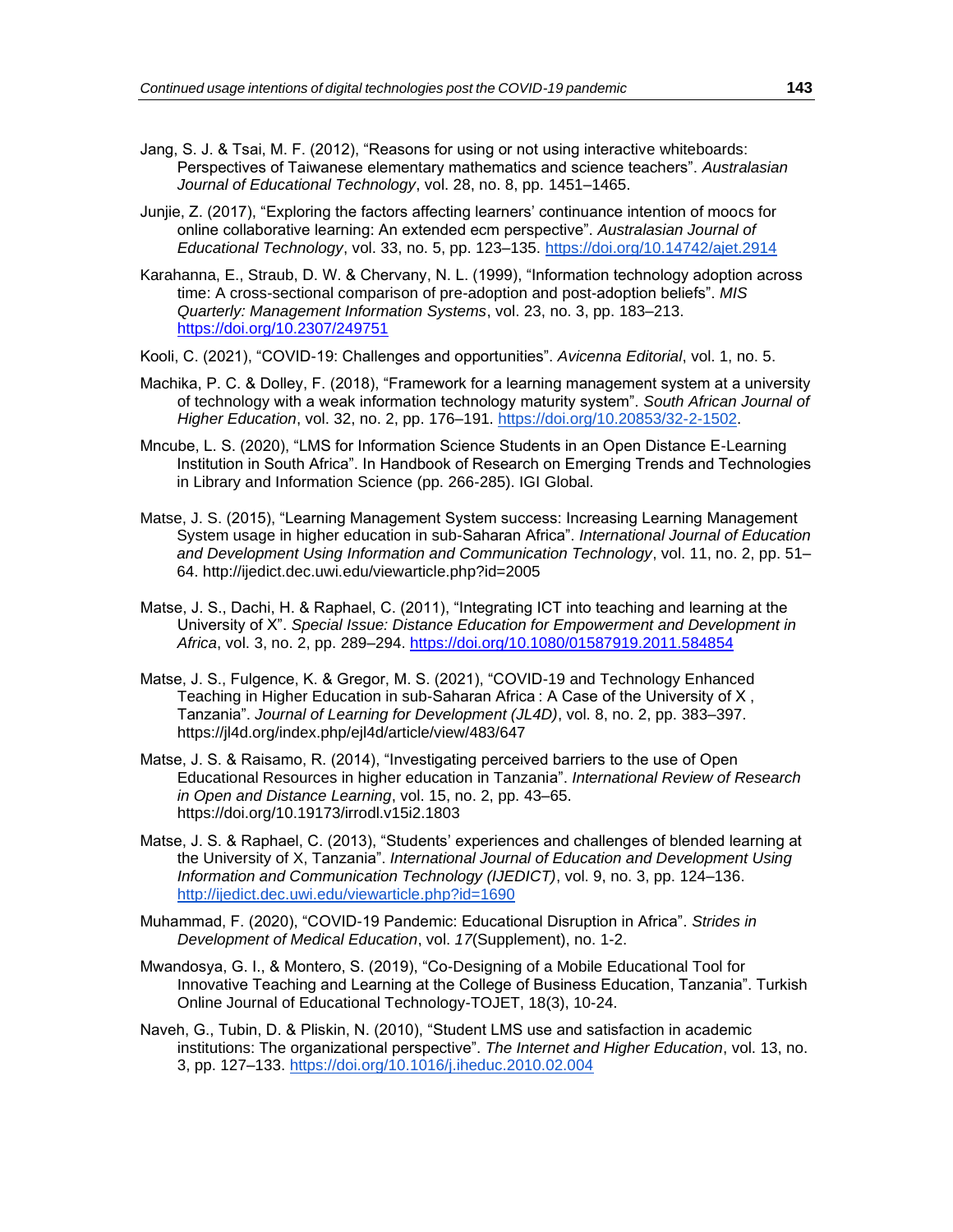- Ngugi, C. N. (2011), "OER in Africa's higher education institutions". *Distance Education*, vol. 32, no. 2, pp. 277-287.
- Oliver, R. (1980), "A Cognitive Model of the Antecedents and Consequences of Satisfaction Decisions". *Journal of Marketing Research*, vol. 17, no. 4, pp. 460–469. https://doi.org/10.2307/3150499
- Ray, S. & Srivastava, S. (2020), "Virtualization of science education: a lesson from the COVID-19 pandemic". *Journal of Proteins and Proteomics*, vol. 11, no. 2, pp. 77–80. <https://doi.org/10.1007/s42485-020-00038-7>
- Rumanyika, J., Apiola, M., Mramba, N. R., Oyelere, S. S. & Tedre, M. (2021), "Design and development of Machinga mobile trading application: A participatory and design science research". African Journal of Science, Technology, Innovation and Development, pp.1-19.
- San-Martín, S., Jiménez, N., Rodríguez-Torrico, P. & Piñeiro-Ibarra, I. (2020), "The determinants of teachers' continuance commitment to e-learning in higher education". *Education and Information Technologies*, vol. 25, no. 4, pp. 3205–3225. https://doi.org/10.1007/s10639- 020-10117-3
- Santhanamery, T. & Ramayah, T. (2014), "Explaining the e-Government Usage Using Expectation Confirmation Model: The Case of Electronic Tax Filing in Malaysia". In R. C. Anthopoulos L. (Ed.), *Government e-Strategic Planning and Management. Public Administration and Information Technology* vol. 3, pp. 1–366). Springer,. https://doi.org/10.1007/978-1-4614-8462-2
- Seddon, P. B. & Kiew, M. (1995), "A partial test and development of Delone and Mclean's model of IS success". *Australasian Journal of Information Systems*, vol. 4, no. 1, pp. 90–109. https://doi.org/http://dx.doi.org/10.3127/ajis.v4i1.379
- Sørebø, Ø., Halvari, H., Gulli, V. F. & Kristiansen, R. (2009), "The role of self-determination theory in explaining teachers' motivation to continue to use e-learning technology". *Computers and Education*, vol. 53, no. 4, pp. 1177–1187. https://doi.org/10.1016/j.compedu.2009.06.001
- Ssekakubo, G., Suleman, H. & Marsden, G. (2011), "Issues of adoption : Have e-Learning Management Systems fulfilled their potential in developing countries "? *Proceedings of the South African Institute of Computer Scientists and Information Technologists Conference on Knowledge, Innovation and Leadership in a Diverse, Multidisciplinary Environment*, pp. 231–238. https://doi.org/0.1145/2072221.2072248
- Tagoe, M. A. & Cole, Y. (2020), "Using the Sakai Learning Management System to change the way Distance Education nursing students learn: are we getting it right"? *Open Learning*, vol. 35, no. 3, pp. 201–221.<https://doi.org/10.1080/02680513.2019.1704232>
- Tan, R. S., Harland, T. & Daniel, B. K. (2020), "The Influence of Digital Globalisation on an East African University". International Journal of Education and Development using Information and Communication Technology, vol. 16, no. 2, pp. 176-187.
- Thong, J. Y. L., Hong, S. J. & Tam, K. Y. (2006), "The effects of post-adoption beliefs on the expectation-confirmation model for information technology continuance". *International Journal of Human Computer Studies*, vol. 64, no. 9, pp. 799–810. https://doi.org/10.1016/j.ijhcs.2006.05.001